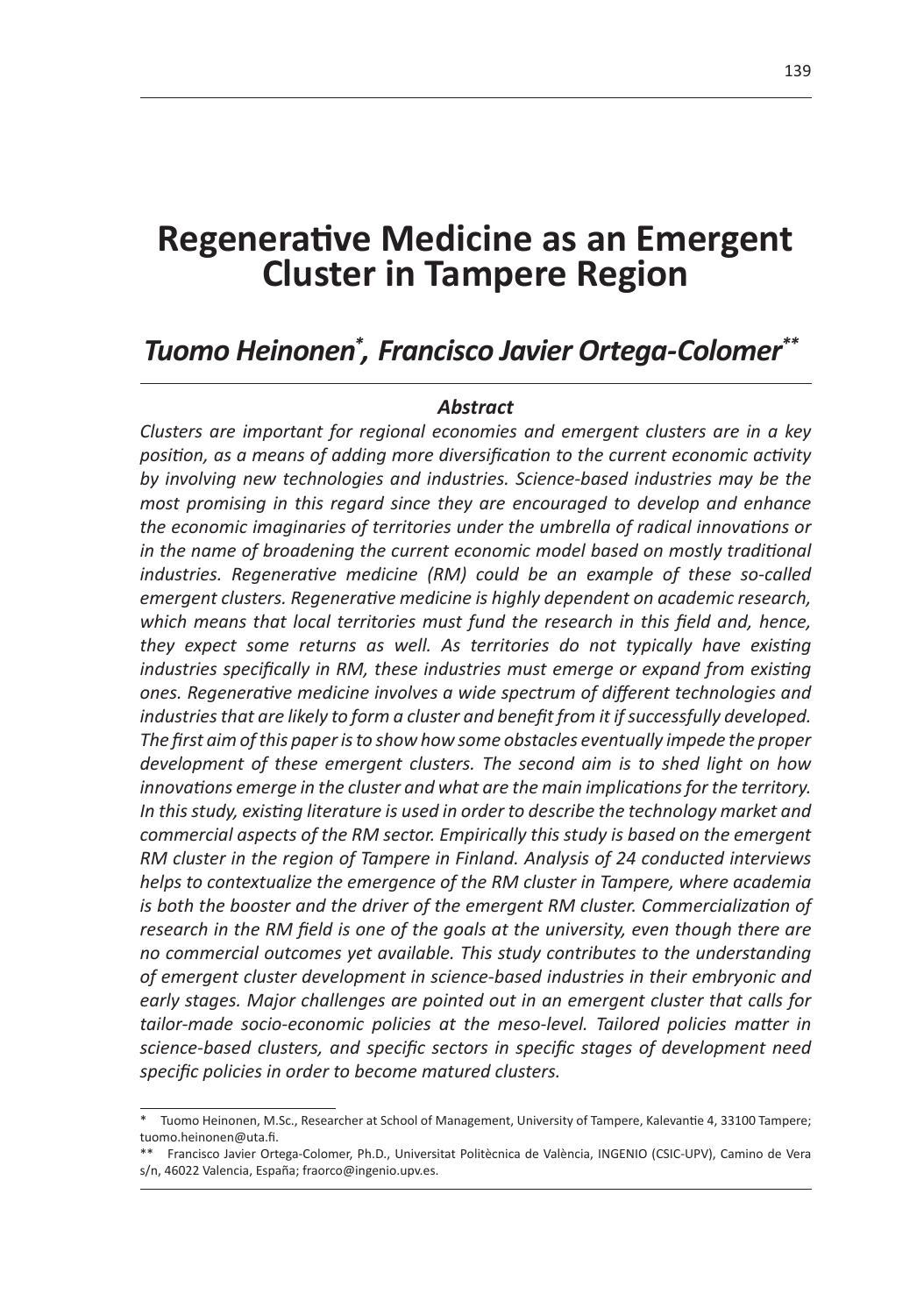**Keywords:** *regenerative medicine, emergent cluster, commercialization, innovation, competence bloc, technology market.*

#### **Introduction**

Clusters are important for regional economy as they include different industries working together (Saxenian, 1994). Many traditional clusters e.g. textile, IT, automotive, food, energy, etc., include matured industries (Iammarino & McCann, 2006). As scientific development in universities goes forward, there may be possibilities to create new industries and even new clusters, as many different technologies are often needed in order to fully exploit scientific research (Stoerring, 2007; Stoerring & Dalum, 2007). In this study, the regenerative medicine (RM) sector is used as an example of a new emergent science-based cluster (Pavitt, 1984). Globally in the RM sector, commercial development is only in its early stage, and innovation is dependent on academia, research centres and hospitals (McMahon & Thorsteinsdottir, 2013). The future of the RM sector is highly dependent on university-based research, overcoming the financial gap, and the emergence of firms, and in the process of RM sector development, hospitals play a significant role as an endpoint of therapies.

Conceptually this study contributes to the cluster life cycle theory by discussing the commercial engine that enables growth and introducing some empirical evidence from the very early phase of a cluster life cycle. As clusters tend to speed up innovation, firm creation and growth (Baptista & Swann, 1998), new sectors like RM would presumably benefit clustering. However, due to the small number of commercial entities globally in the RM sector, it is not possible to study matured clusters and their early phases. Instead, an emergent science-based RM cluster in the Tampere region provides an opportunity to scrutinize the very early phases of a potential cluster *ex ante*. As a result of university-based innovations, it might be possible to see the emergence of new firms and the growth of existing firms who expand their product or service portfolio to the RM sector.

The first aim of this study is to show how some obstacles eventually impede the proper development of these emergent clusters in the RM sector. As the development of commercial RM products costs significantly and takes a long time, firms need to overcome these challenges. The second aim is to shed light on how innovations emerge in the cluster and what are the main implications for the territory. To answer these questions, a case study was conducted in Tampere, Finland. In Tampere, RM-related innovations are developed in academia with great hope for future economic growth, in terms of new firms, expansion of existing firms, and employment.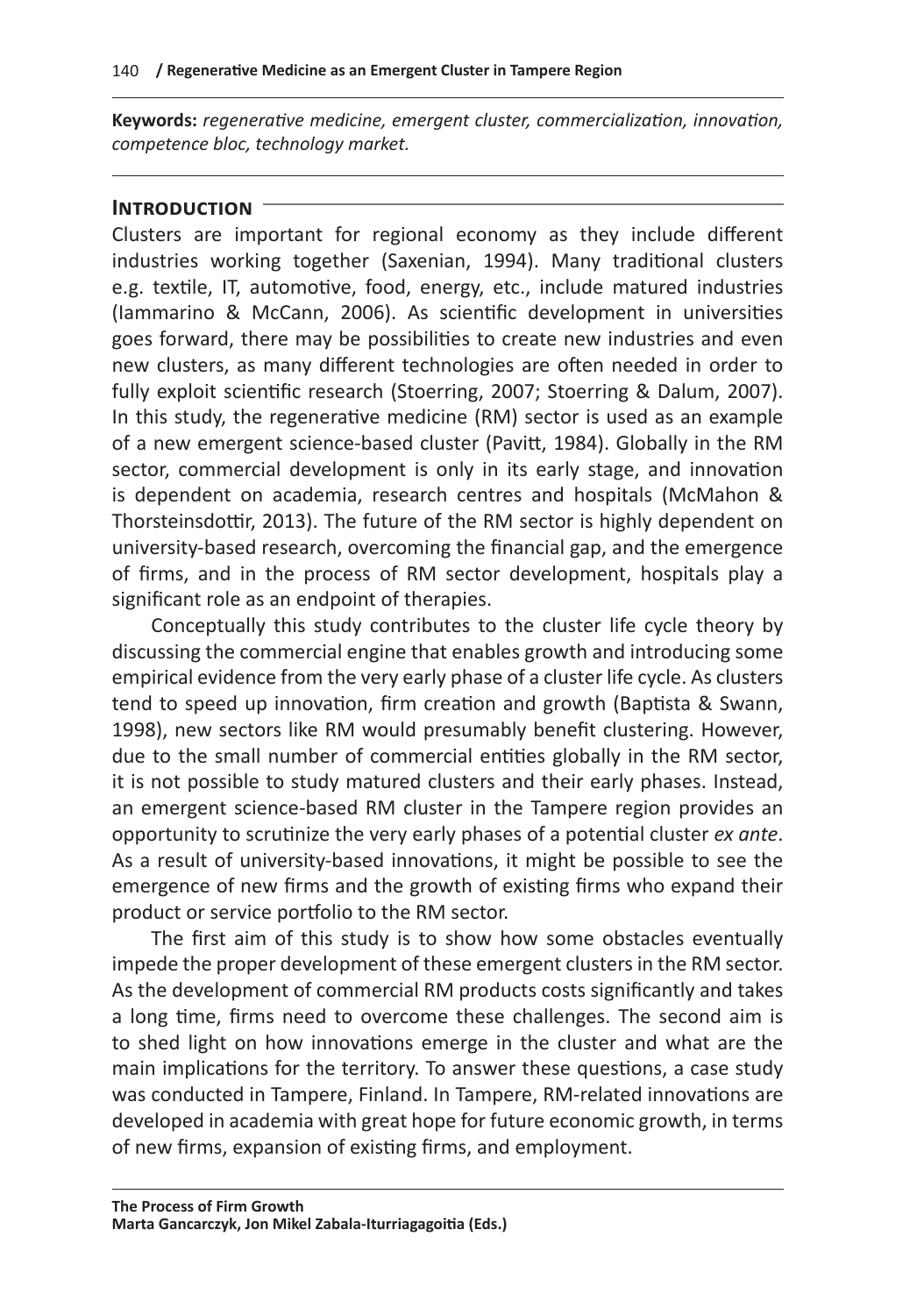#### **Cluster view on RM**

The study of clusters as research objects traces its roots back to the 1990s (Porter, 1990). The main motivation for cluster analysis is to understand how a country/region (or whatever the level is being talked about) gains the competitive advantage of related sectors embedded in a region compared with other global competitors or other lower-scale (local) territories. However, studies on these matters have confirmed the existence of more appropriate conceptual frameworks, mainly from the innovation studies community, where technological change is included as one of the cornerstones to explain the dynamics of the sector. Another dimension included in the innovation systems framework is the multi-level perspective (Geels, 2002), in order to understand the correlation of the forces between actors (distributed agency) at different territorial levels (international, national, regional and local). Among different models proposed by innovation scholars, in this article we used as a theoretical background (Figure 1) the model of innovation system proposed by Arnold and Kuhlmann (2001). These authors propose a model that not only shows but also emphasizes the important aspect of demand affecting both industry and university, and is divided into final demand and intermediate demand. Political sphere influences are also analysed under this framework by including both government and policies that affect brokers between universities and industry, supporting infrastructure, and universities. In summary, three elements are present within this framework: 1) a set of institutions, which promote and enable innovations to occur; 2) the interactions between those above-mentioned players; and 3) the environmental conditions within which the system works. This functional view on innovation systems is treated in the work of Hekkert et al. (2007).





Source: Original framework was presented in the order Arnold and Kuhlmann in the publication Kuhlmann and Arnold (2001).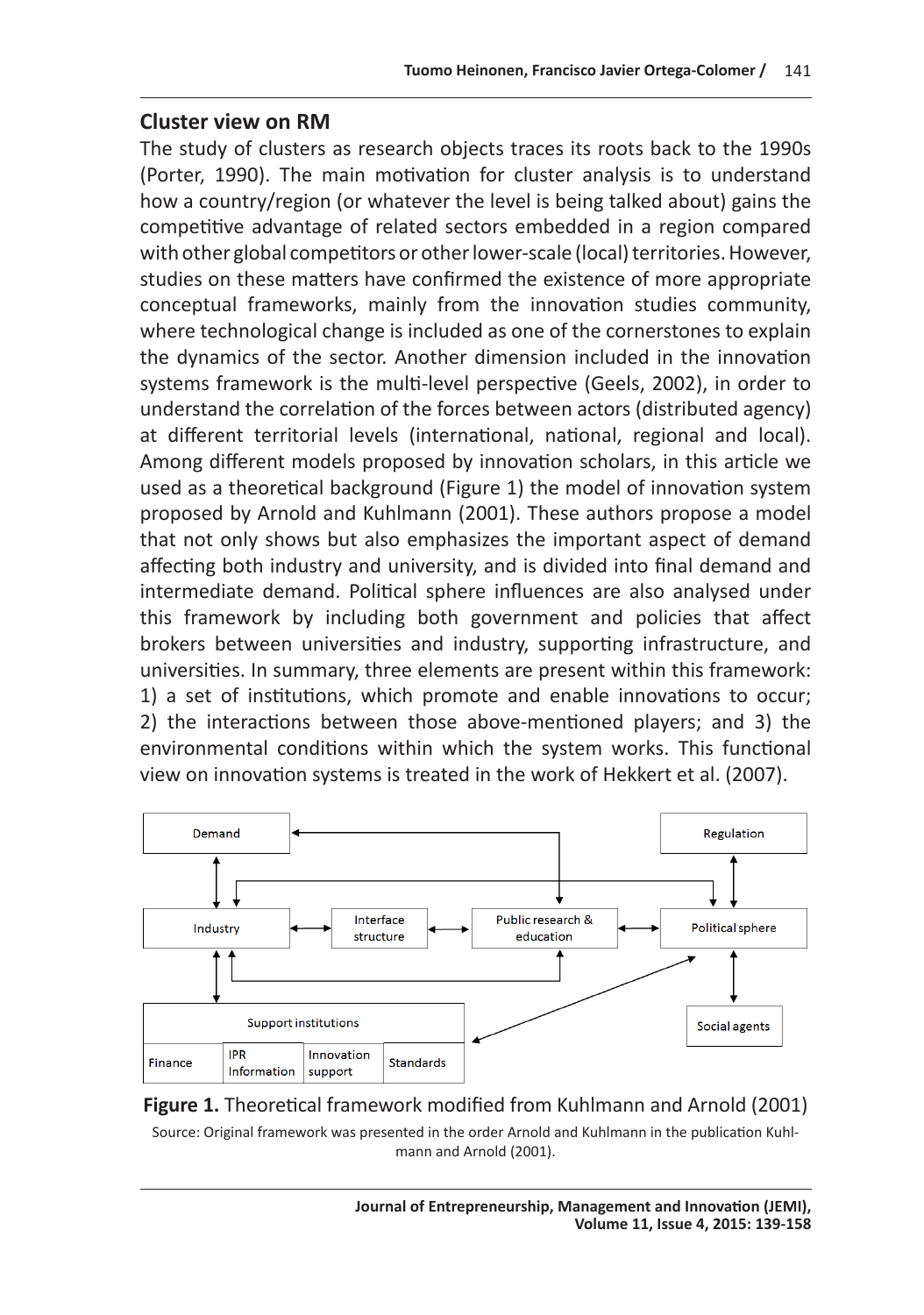Demand is an important aspect of the emergent cluster and in the RM sector it is quite complex. Is the customer a patient who gets treatment, the society who benefits from healthier people, or a hospital, which delivers the treatment? As in any sector, depending on the business strategy, firms produce different products at different points of the supply chain – for example, a firm producing compounds as a supplier, a hospital delivering generated bone to the patient, or a firm utilizing stem cells in a gene therapy. The other thing is that innovation requires different competencies in different phases. For this reason, Eliasson and Eliasson (1996) developed the competence bloc theory, which is a good starting point to evaluate the needed competencies for economic growth and successful innovations from both a business and innovation point of view, as the competence bloc is the infrastructure needed to create, select, recognize, diffuse and exploit new business ideas (Table 1). Eliasson and Eliasson (1996) argued that in the emerging biotechnology sector sustainable economic growth would be reached through entrepreneurs funded by venture capitalists, and winners later acquired by established companies acting as industrialists. It thus calls the human competencies that are needed to create new businesses and industrial success (Eliasson & Eliasson, 1996). This also describes the dynamics in the emergent sciencebased cluster. As universities are innovators, entrepreneurs are needed to carry emerging innovations forward. Competence bloc theory also implies that enough entrepreneurs are located in the territory so that venture capitalists are able to recognize those that are most viable ones. Those firms that are not viable will be terminated fast so that they have an opportunity to select another potential innovation to work on.

| <b>Actors</b>                                                | <b>Tasks</b>                                                                                                | <b>Function in</b><br>infrastructure |  |  |
|--------------------------------------------------------------|-------------------------------------------------------------------------------------------------------------|--------------------------------------|--|--|
| Customer                                                     | Active, competent and resourceful.<br>Products are never better than<br>customers are capable of demanding. | Demand                               |  |  |
| Innovator                                                    | Connects technical specializations.                                                                         | Creation                             |  |  |
| Entrepreneur                                                 | Selects commercially potential<br>innovations.                                                              | Selection                            |  |  |
| Venture capitalist                                           | Recognize and finance commercially<br>viable opportunities.                                                 | Recognition                          |  |  |
| Industrialists, business<br>leaders and financial<br>experts | Bring new product to full-scale<br>production.                                                              | Exploitation                         |  |  |
| Exit-market                                                  | Expectation for reasonable or better<br>profit for those who are successful.                                | Incentive                            |  |  |
| Source: Eliasson and Eliasson. (1996).                       |                                                                                                             |                                      |  |  |

#### **Table 1.** Actors of competence bloc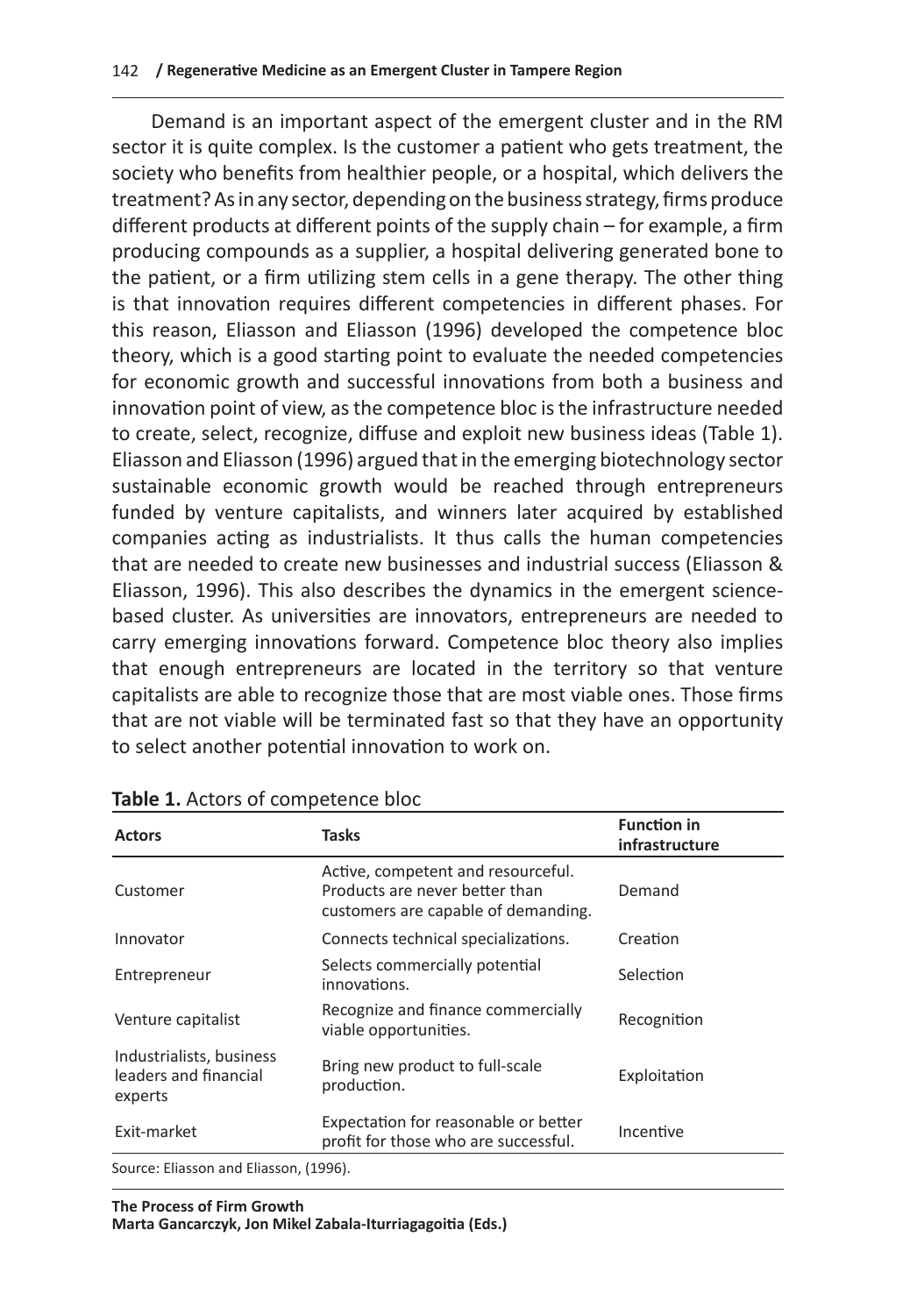The cluster life cycle follows four phases: formation, development, maturity and renewal/decline (Belussi & Sedita, 2009). First firms are established in the formation phase, followed by a significant growth in the firm population in the development phase. Maturity comes when firm population is stabilized. The competence bloc is especially important in the formation phase of the cluster and its subsequent development phase. In the biotechnology-related industries, start-ups tend to be those that develop innovations and established companies bring those new products to fullscale production. If needed competencies are not available, it is not likely that the development phase of the cluster will continue very far, if it begins at all. As the cluster grows (development phase), local firms are also able to innovate and that way expand their product offerings. At this point, the locus of activity in the emergent cluster shifts from academia to firms, even though academia and hospitals have important roles in creating new knowledge, innovations, being the places for clinical trials, and act as end-users.

#### **Data and method**

Empirical insights in this study are based on a single case study conducted in Tampere, Finland. Although it would have been more desirable to include more case studies in the research, the quest for a pluralist approach and a deep perspective allowed us to conduct only a single case study (Yin, 1989). This obviously does not support generalizability, but ensures a richer look at one emergent phenomenon on a global scale (Marshall & Rossman, 1999). The major share of interviews were conducted at the Institute of Biosciences and Medical Technology (BioMediTech), which is a joint institute of the University of Tampere and Tampere University of Technology. In BioMediTech, the Human Spare Parts research programme was the focus, as it is focusing on RM therapies and technologies. This article emphasizes the emergence of a cluster, which has its roots in the university level. The science-based cluster is in the formation phase, which means that no firms have emerged yet. Thus, inclusion of more firms in the interviews is not plausible and instead interviews focused to the university. Altogether 24 interviews were conducted (Table 2), and in all of the interviews the same semi-structured set of questions was used within the following main themes: research, entrepreneurship, venture finance, legitimization, market formation, hospital environment, and end-value. As a result these interviews gave a coherent view of how different actors at different levels understand the emergent RM cluster in Tampere. Other sources for information were relevant documents, articles and news that were used to describe the history of this emergent RM cluster as well as the industrial sphere.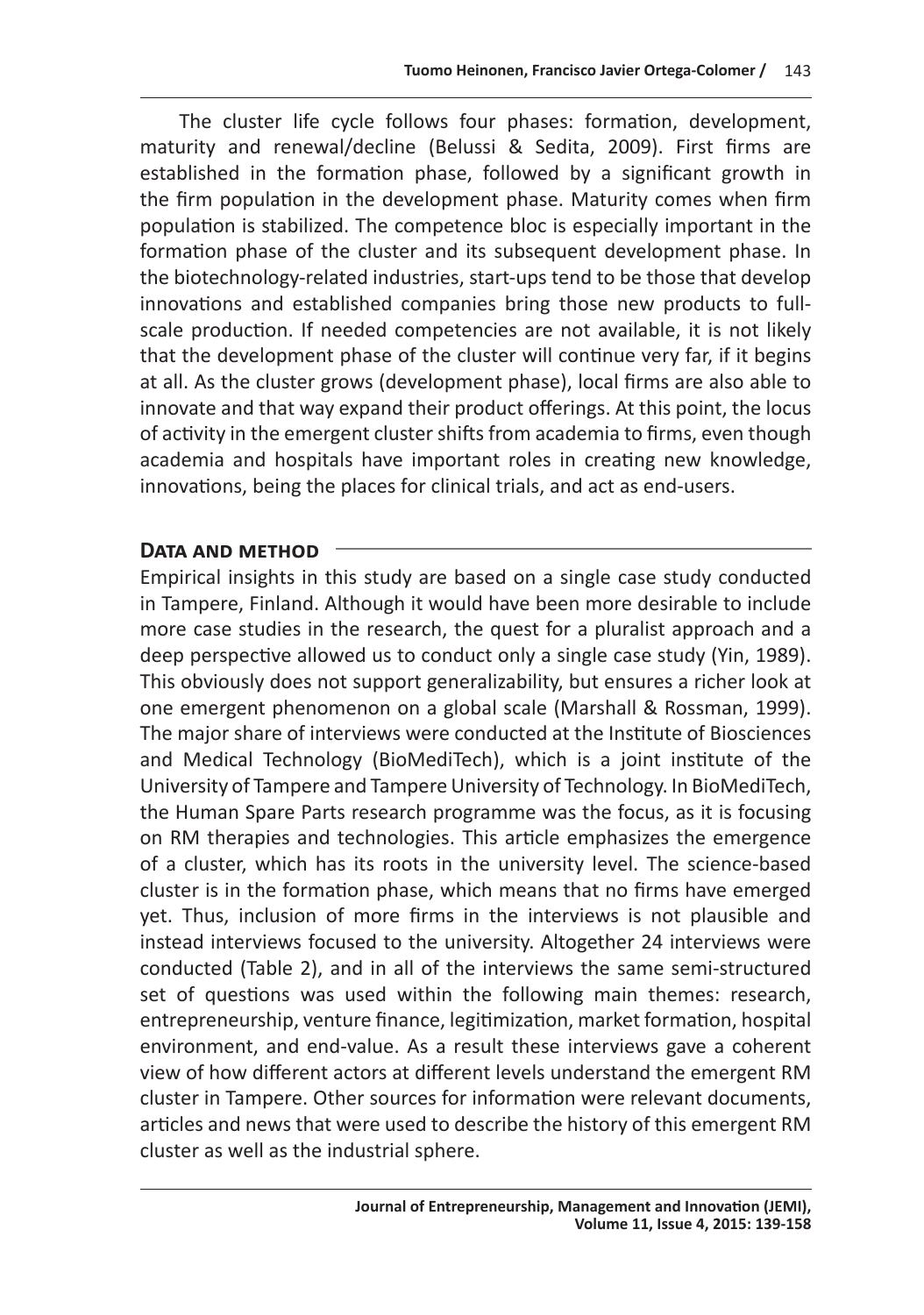| <b>Table 2.</b> Conducted interviews, organizations and organization level<br>Organization | Number of<br><b>interviews</b> | Level    |
|--------------------------------------------------------------------------------------------|--------------------------------|----------|
| BioMediTech (University)                                                                   | 15                             | Local    |
| University Hospital of Tampere                                                             | 3                              | Local    |
| Firm                                                                                       | 1                              | Local    |
| Regional development agencies                                                              | 2                              | Regional |
| Ministry of Employment and the Economy                                                     | 2                              | National |
| The Finnish Funding Agency for Technology and Innovation 1                                 |                                | National |

## **Elements of the emerging RM sector with an impact on industrial development**

In human healthcare, there have traditionally been two main disciplines: medicine and surgery (Polak et al., 2010) and RM could be a third one attempting to revolutionize healthcare. A short, simple definition of RM is provided by Mason and Dunnill (2008a: 4): 'Regenerative medicine replaces or regenerates human cells, tissue or organs, to restore or establish normal function'. Hence, RM uses medicine, surgery, and other disciplines as a multi-disciplinary field (Polak et al., 2010), and even though it is mostly based on cell therapy, i.e. the expected fourth pillar of the healthcare sector alongside pharmaceuticals, biopharmaceuticals and medical devices (Mason & Manzotti, 2009), it consists of a wide spectrum of different approaches and technologies. The set of potential industries is quite wide and is organised in different levels regarding the supply chain; for example, a firm that decides to concentrate on regenerative compounds is most probably a supplier to a firm concentrating on tissue engineering. Also hospitals are important for progress in RM because they provide the infrastructure for surgery and care of patients, but also ideas regarding current needs where RM therapies might help.

Major expectations for the RM sector are based on the use of stem cells. The biggest hurdle for the use of stem cells derived from human embryos is the ethical and political environment (Harvey, 2010) and in some EU countries it is not possible to have a patent relating to human cells derived from embryos (Mason & Dunnill, 2008b). In general, there are currently different laws among the nations in the EU and the US regarding the use of embryos (Mason & Dunnil, 2008b). With induced pluripotent stem cells (iPSC), found in 2006, it might be possible to overcome these hurdles and thus generation of iPSCs might have a major impact on RM (Amabile and Meissner, 2009). However, there are concerns if iPSCs are identical to embryonic stem cells and if not, what is the level of similarity for therapeutic and screening purposes?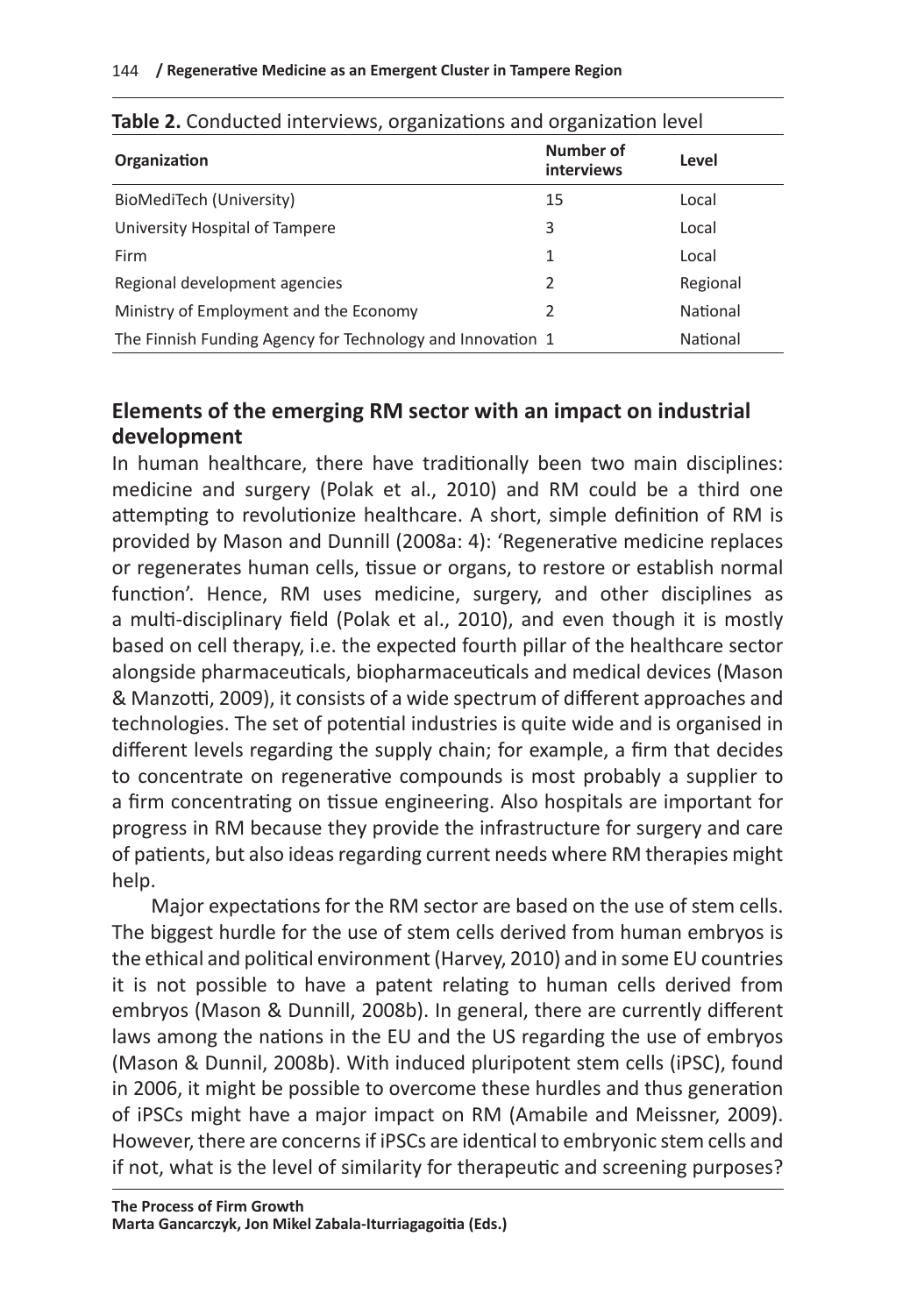Thus there are some challenges to be met before iPSCs can be used routinely in pharmacological screening and RM (Amabile & Meissner, 2009).

According to Martin et al. (2006), there were two waves of commercialisation and industry building in the RM sector – the first was between the 1980s and the 1990s, and a second wave from the mid-1990s onwards. In the first wave, the U.S. dominated, but in the second wave, Europe has established a stronger presence. According to Mason (2007), the problem is that funding in the RM sector (somewhere around 2005) has switched from venture capital and pharmaceutical firms to public finance, philanthropists and military products. Venture capitalists are not interested in investing in firms until later phases of the clinical trials (Parson, 2008). However, start-ups need funding for research, development, small-scale manufacturing, and early clinical trials (Mason & Dunnil, 2008b). Parson (2008) believes that for the majority of firms the future will depend on the possibility of moving forward from start-up-funds to later stage funds to sustain their products through clinical trials. For making this possible, one of the most relevant needs start-up companies in the RM sector is a competent management group (Johnson et al., 2011). However, Parson (2008) points out the limits of a start-up company in the RM sector, where a large amount of cells are needed for treatment in a large patient population and a small startup company may not be large enough to conduct the required trials. Hence, another strategy for an entrepreneurial firm is to be acquired by a bigger company, which is a possibility for a venture capitalist to exit the company if involved, and the established company as an industrialist continues to bring the product to full-scale production.

Metcalfe et al. (2005) made an important point about the sustainability of the new technology and its requirements. According to them, commercial investments are sustainable only if there is a possibility of obtaining a necessary return from the market, and from this point of view, the development of demand and the role of regulation in establishing demand are both important. However, if the market is not fully established, technology development can be supported by non-commercial investment and instead of a technology 'pull', the only option that is left is to try technology 'push' with university based research.

For the companies in the RM sector it is important to have access to cutting edge research (Prescott, 2011). Academia and firms have several innovation co-operation activities, e.g. funding, licensing, consulting and advising between the scientific and technological networks in tissue engineering (Murray, 2002), and scientists with new ideas even have roles in RM firms bringing human and social capital with them (Murray, 2004). However, universities are expected to nurture innovation further in clinical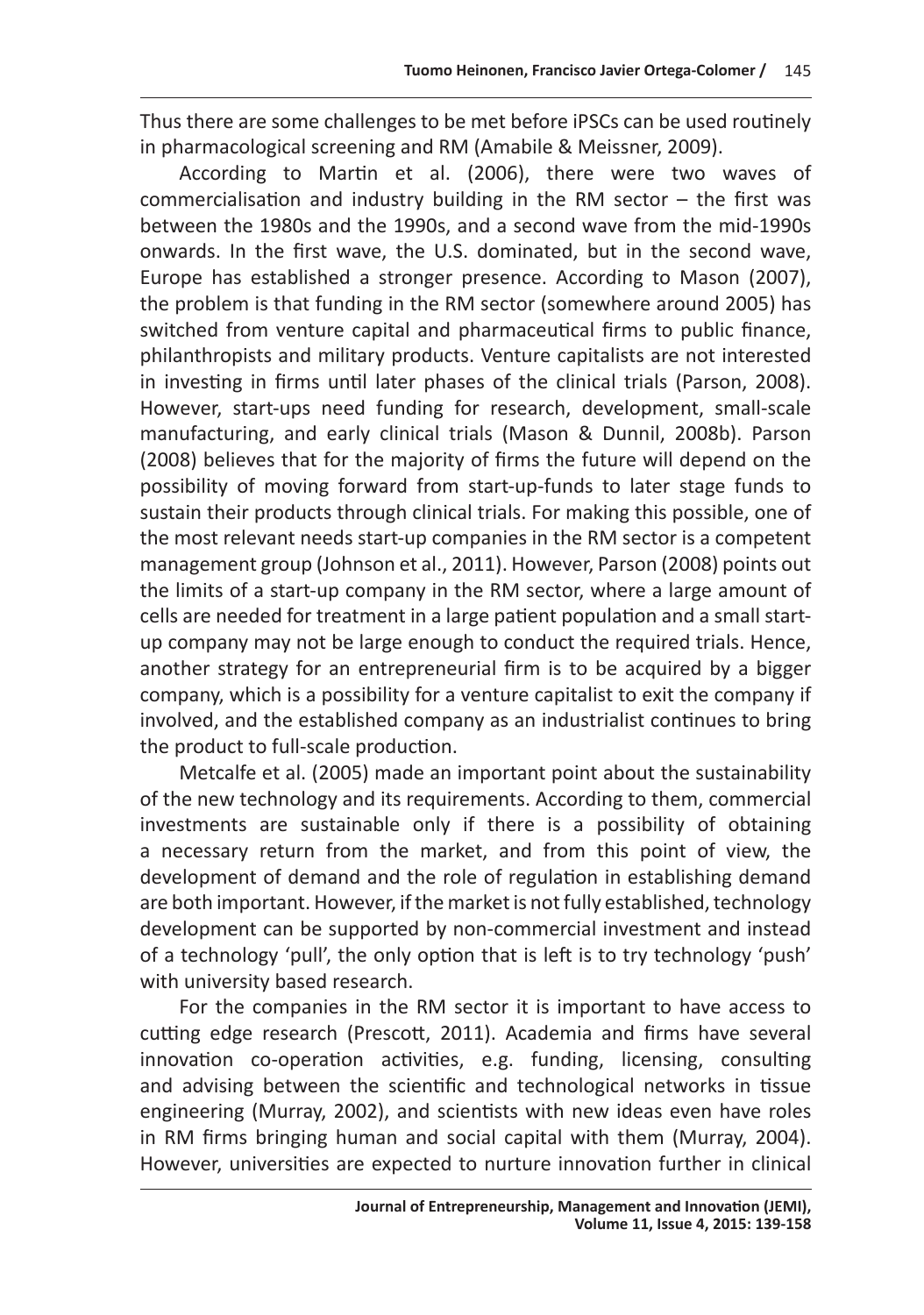trials before establishing start-ups and obtaining venture capital for it; some countries are actually filling this gap by establishing government centres for funding cell therapy clinical trials (Mason et al., 2011). In Finland this is not the reality yet.

Hellman et al. (2011) argued about the need for collaborative interactions between scientists, physicians, investors, attorneys, regulators, political entities and patients in building a biomedical industry. The RM sector will need highly specialized hospitals and day-care centres where cells are implanted and therapies conducted, and thus, training for the clinical community must be conducted in order to be able to use products (Mason & Dunnil, 2008b). Regulatory bodies, though, are not always up to date about biomedical scientific understanding and possibilities of technology, and thus there are examples of evolutionary trajectories where regulation has co-evolved with innovation sequence and the market (Metcalfe et al., 2005).

Salter et al. (2014) make a distinction between different models in stem cell therapies (Table 3). Model I is the only solid scientific innovation model while the rest are so called medical innovation models. Medical innovation in cell therapy is defined the followed way: 'Medical innovation in cellular therapy may be viewed as ethical and legitimate use of non-approved cell therapy by qualified healthcare professionals in their practice of medicine' (Gunter et al., 2010, p. 966). The goal of medical innovation in cell therapy is always to be beneficial for the individual patient while the goal of scientific innovation is to obtain generalizable results (Lindvall & Hyun, 2009).

|                                                                                                                                                                                                                                                                                                                                                                                         | Model I                                                                                      | Model II                           | Model III                               | <b>Model IV</b>                                       |
|-----------------------------------------------------------------------------------------------------------------------------------------------------------------------------------------------------------------------------------------------------------------------------------------------------------------------------------------------------------------------------------------|----------------------------------------------------------------------------------------------|------------------------------------|-----------------------------------------|-------------------------------------------------------|
| Scientific<br>/ medical<br>innovation                                                                                                                                                                                                                                                                                                                                                   | <b>Scientific</b><br>innovation                                                              | Medical<br>innovation<br>(Western) | Medical<br>innovation (non-<br>Western) | Medical and<br>scientific<br>innovation               |
| Regulation                                                                                                                                                                                                                                                                                                                                                                              | Traditional with<br>clinical trial,<br>advanced therapy<br>medicinal product<br>(ATMP) in EU | <b>ATMP Hospital</b><br>exemption  | Not regulated                           | Not regulated /<br>traditional with<br>clinical trial |
| Patient #                                                                                                                                                                                                                                                                                                                                                                               | Unlimited                                                                                    | Single / small<br>group            | Large population                        | Large population                                      |
| Product                                                                                                                                                                                                                                                                                                                                                                                 | Clinical application Non-routine                                                             | exercise                           |                                         | Clinical application Clinical application             |
| Ethics                                                                                                                                                                                                                                                                                                                                                                                  | Knowledge<br>generation                                                                      | Patient benefit                    | Patient benefit                         | Patient benefit                                       |
| Acting<br>professional                                                                                                                                                                                                                                                                                                                                                                  | Scientist                                                                                    | Clinician                          | Clinician                               | Scientist / clinician                                 |
| $C_{\text{a}1}$ $\ldots$ $C_{\text{a}}$ $\downarrow$ $C_{\text{a}}$ $\downarrow$ $C_{\text{a}}$ $\downarrow$ $C_{\text{a}}$ $\downarrow$ $C_{\text{a}}$ $\downarrow$ $C_{\text{a}}$ $\downarrow$ $C_{\text{a}}$ $\downarrow$ $C_{\text{a}}$ $\downarrow$ $C_{\text{a}}$ $\downarrow$ $C_{\text{a}}$ $\downarrow$ $C_{\text{a}}$ $\downarrow$ $C_{\text{a}}$ $\downarrow$ $C_{\text{a}}$ |                                                                                              |                                    |                                         |                                                       |

**Table 3.** Differences between stem cell innovation models

**Source**: Salter et al. (2014).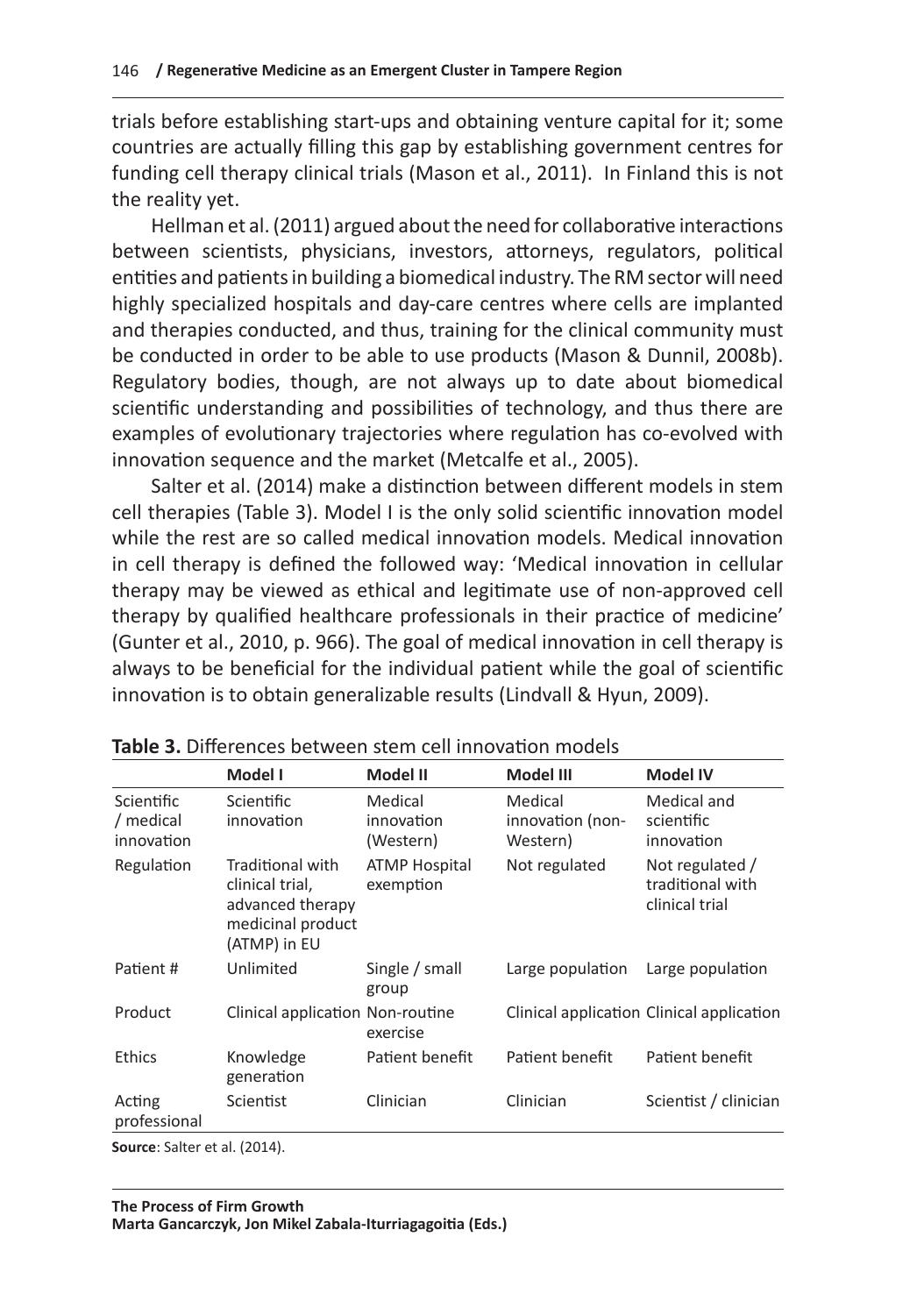Gunter et al. (2010) claimed that those patients not eligible for controlled clinical trials should be able to choose unproven but scientifically validated cell therapy options. In addition, it is said that it is not optimal to develop stem cell therapies only via the medical innovation pathway alone (Lindvall & Hyun, 2009). Thus, there might be a place for scientific and medical innovation paradigms in the cell therapy sector, if researchers are competent and patients are truthfully and ethically informed (Gunter et al., 2010).

Currently in developed countries, it is almost impossible to bring new therapies to clinical use without any regulatory approval, as long as there is medical technology innovation involved. There are some exceptions, e.g. advanced therapy medicinal product (ATMP) Hospital Exemption in EU, which allows hospitals to do some clinical treatment without any clinical trials, but in these cases, treatment has to be non-routine treatment and regulatory authority has to approve it. Another problem is that there is no scientifically proven evidence that a product is efficient and safe. The other questions are whether these non-routine treatments can be understood as a new medical practice and what their role is in the development of the RM sector. With accumulated expertise, it is possible to serve patients, but it means that because of the ATMP Hospital Exemption regulation, treatments have to be conducted in the granted country and due to non-routine treatment not all who want to get it are eligible. Thus, regulation restricts medical innovation in very fundamental way, but also makes it safer.

#### **Emergent RM cluster in Tampere**

#### **History**

Biomaterial research has a long history in Tampere. Already in the 1980s there was advanced research in biomaterials, and researchers were able to develop a bio-absorbable screw to repair bone fractures (Sotarauta & Mustikkamäki, 2015). Two decades later researchers in Tampere were able to grow real bone tissue from patients' own stem cells. This progress and development did not happen in a vacuum, but included several organizations and programmes. One of the steps forward with regard to the RM sector in the Tampere region was the establishment of BioneXt Tampere (2003–2010). This organization was established in order to support tissue engineering, biomaterials, bio-ICT and immunology fields in acquiring needed expertise and investments.

Several organizations in Tampere established Regea in 2005 as a research institute with a focus not only on basic research but especially on clinical applications. One of the successes at that time was that the city of Tampere endowed a professorship for stem cell research to Regea. According to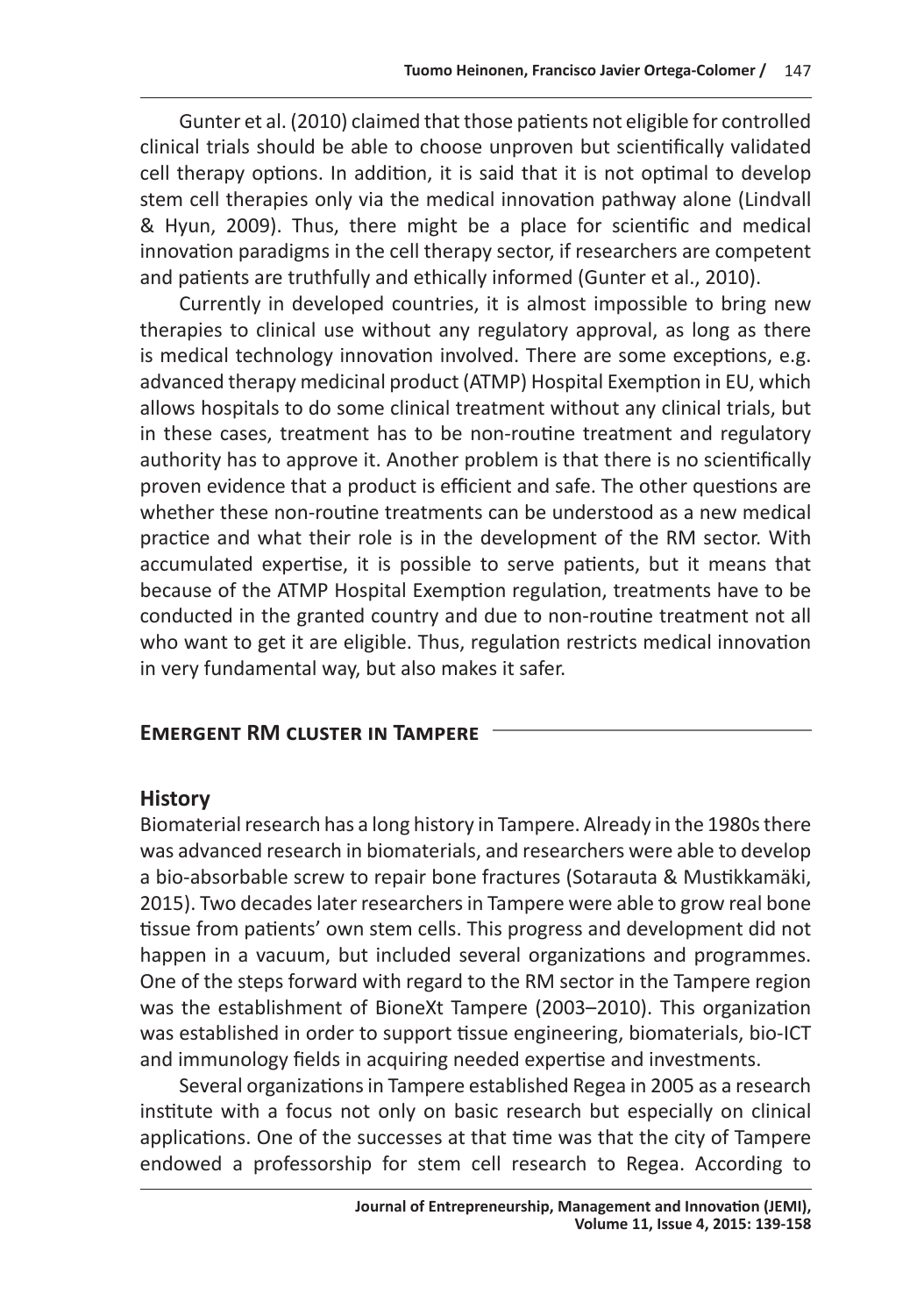interviewee: "the vision was from the beginning that this research generates commercial outputs". Indeed, only two years after the establishment of Regea they were able to conduct an operation with a real patient, in which a part of the patient's missing jawbone was reconstructed with stem cells taken from the patient's own fatty tissue. Over the ensuing years, this therapy has been used successfully in over 25 patients in cooperation with Finnish university hospitals, and lately in Tampere. Before the establishment of Regea, a good manufacturing practices (GMP) level laboratory in the University of Tampere was crucial in the development of the clinical tissue engineering application.

Some other initiatives also built a basis for the formation phase of the RM cluster in Tampere. The Biosensing Competence Centre (2007–2010) focused on regional strengths of tissue engineering and clinical diagnostics, and the national programme HealthBIO (2007–2013) focused and contributed to the biotechnology field in Tampere. HealthBIO was a biotechnology cluster focused on utilizing high competence in business and on developing supporting structures. In 2011, the University of Tampere and Tampere University of Technology established BioMediTech as a successor to Regea. BioMediTech continued the prospective stem cell research and the Finnish Funding Agency for Technology and Innovation (TEKES) granted BioMediTech the research programme, Human Spare Parts, which is still going on. Through this research programme, RM research in Tampere has continued to advance. As all initiatives have aimed to strengthen the biotechnology cluster in Finland and in Tampere, RM applications in particular were seen as a strength in which other competencies could be utilized.

## **Industrial sphere**

The emergent RM cluster in Tampere includes many potential application areas in stem cell therapies, diagnostics and supporting technologies. Even though the financial need might be too high for stem cell therapies in relation to readily available funding resources, there are still possibilities for other supporting technologies and diagnostics, for example. In the Tampere region, only a few firms purely focus on stem cell-related services or products and the RMfocused industrial sphere is in a very embryonic formation phase. In life science fields, such as devices, ICT, biomaterials, pharma, and services, there are firms focusing on biomaterials and cell-related technologies, and, traditionally, health and biotechnology industries have been successful in Tampere. There have been few initial public offerings from Tampere in the biotechnology sector. One was in 1997 to the New York stock exchange and the other was in 2004 to the London stock exchange, even though experience from these did not really stimulate the growth of the local ecosystem on a large scale.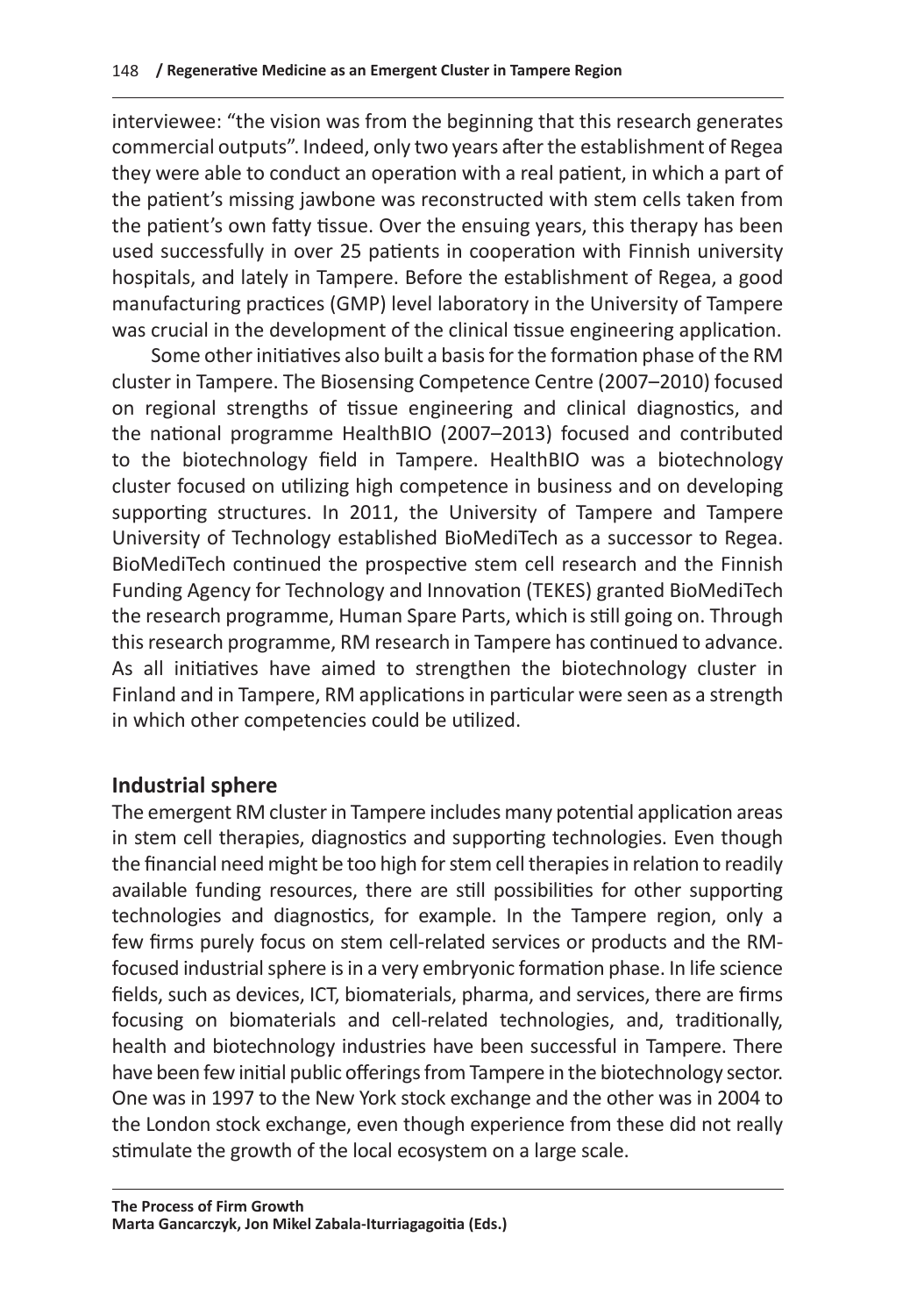Regarding cluster development in the RM sector, there have been only a few small firms in Tampere dealing with stem cells. However, the Tampere region still has some potential firms in the biotechnology industry that could acquire potential RM-related applications and innovations from BioMediTech in later phases of cluster development. In this sphere, there have been over 10 spin-offs from the research groups in Tampere. The good thing for the local industrial sphere is that BioMediTech actively seeks opportunities to commercialize their research, and for this purpose they have established several internal projects. However, currently there are no active connections between small local firms and BioMediTech in order to exploit the potential applications BioMediTech has developed. Instead, BioMediTech seeks partners from established bigger companies abroad.

Therapy development is expensive in the RM sector and both BioMediTech and their stakeholders have acknowledged this. Around 2008, there was a plan to establish the Hospital of Advanced Therapies (HAT) to provide those therapies that Regea (predecessor of BioMediTech) was developing at that time, but eventually the implementation of HAT was suspended. BioMediTech has continued to deliver bone growth therapies through the hospital, though, and the university has planned to start a preclinical study to prepare official clinical trials in collaboration with other organizations. This therapy has in many ways been instrumental in this formation phase of the emergent RM cluster in Tampere, as it has shown the benefits that RM therapies can provide to patients, and has given proof to and hope for actors that there are possibilities in this sphere. It is very important for the potential development phase of this cluster that this therapy, as well as other potential therapies, will be transferred at some point to companies that have a link to the Tampere region. As suggested in the competence bloc theory, an entrepreneurial firm is most likely to carry potential innovation at the beginning and then later an established firm is likely to acquire it. Hence, it is important that BioMediTech also actively seeks connections to established companies and in that way make the Tampere region known to the potential industrialists. However, at the same time there is a need for local start-ups that can acquire innovations from BioMediTech, but also strengthen the competence bloc in the Tampere region in order to shape the way for the development phase of the cluster.

The Finnish market for all potential products is small, locally, and firms must look towards international markets to find customers. As one of the interviewees in the university said: "Whatever products we start to produce here, the market is global". Thus, international conferences are important for practitioners, being places where it is possible to see in what direction the field is heading. It also means that patenting must be done wisely and rationally with regard to potential markets. This brings challenges for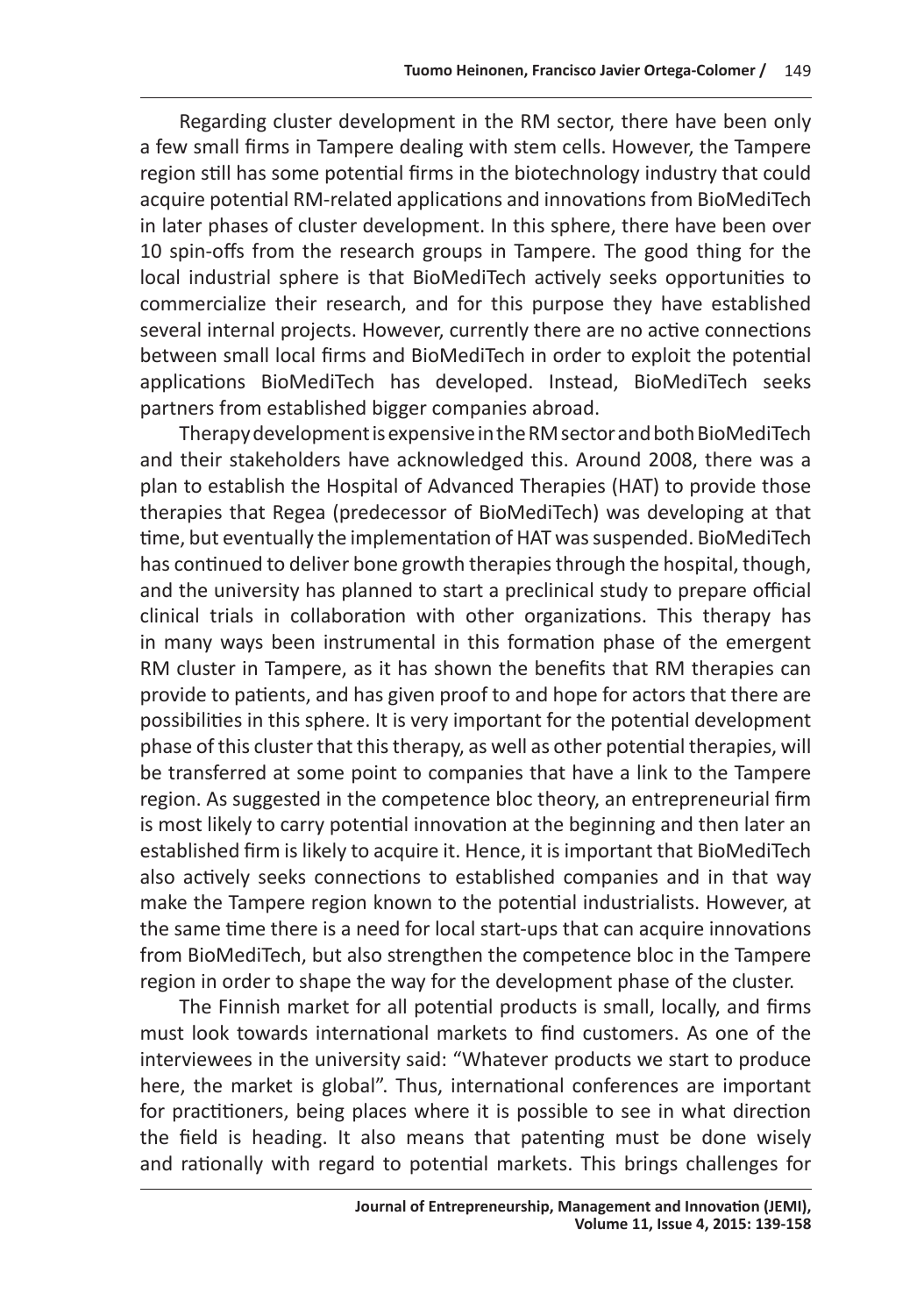BioMediTech (and all the universities) as they have to make choices as to what to patent and where. There is also a tension between scientific publications and patenting, which in some cases forces universities to patent too early so that researchers are able to publish their work. Potential market for products is the key thing for firms, and especially in the cases where university research is transferred to start-ups or existing firms. It is important for the emergent RM cluster in Tampere that potential firms are going to stay in the region and establish a manufacturing function. The development of a cluster might be the reason why firms choose to stay in Finland, even though the cost of manufacturing might be relatively high. It is important for local firms that they have the possibility to scale-up their production. However, currently the local competence bloc lacks industrialists but also related services like companies that can help to scale up the cell production. It is important for the process from the formation phase to the development phase of a cluster, such as the current science-based emergent RM cluster, that the emergence of local businesses and supporting services happens simultaneously. Locally there is also a need for a stronger interface structure between industry and academia in the RM fields.

## **Demand**

Multi-level demand has been the most important aspect in this formation phase of the emergent RM cluster in Tampere. One of the other most important aspects is that real patients have been treated with bone growth therapy. This therapy is for patients' benefit, and in the end it is patients who create a demand for new RM therapies in general. In health care, however, hospitals and clinicians are the main actors who make decisions about the use of new therapies in patient care. Hence, clinicians contribute to this demand as well. This has also been the case in Tampere, as the clinical need has been the driving force for RM therapies and research and hospitals have been very active in creating the demand for this experimental therapy, which has not undergone any official clinical trials yet. As the development of RM therapies needs specialized tools, it also creates a demand. Solutions in the market are not always sufficient, and, hence, stem cell biology groups within academia have created a demand for better tools. As BioMediTech is a joint institute of two universities and there are research groups with technical disciplines in the Human Spare Parts programme, technology groups have been able to provide solutions to this internal demand from stem cell groups. In most industries, firms are the manufacturers of products and services. Here this is not yet the case. Instead, the universities and hospitals have been the main actors in the development of the new therapy and providing it to patients. In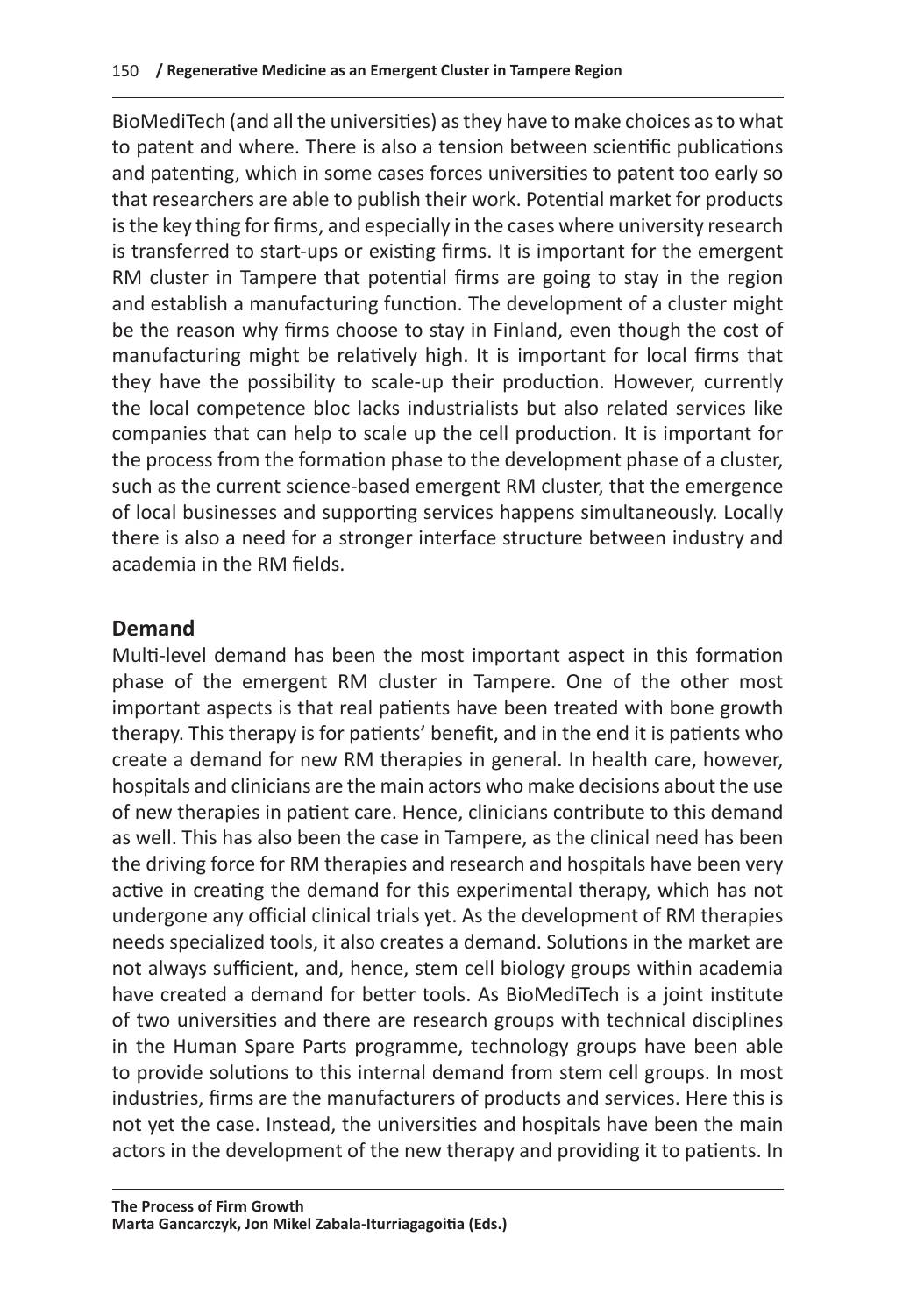order to proceed to the development phase of the RM cluster, the industrial sphere must take the lead.

The situation is currently positive in terms of new potential commercial offerings either for start-ups or established companies. Innovations created in BioMediTech (both tools and therapies) cannot be commercialized and brought to full-scale production without firms, and as scientific development advances, it will create more demand for different tools. Similarly, development of therapies requires full-scale production solutions. Hence, it seems that there are possibilities for the transition from the formation phase to the development phase of the cluster. However, for the future, an important question is whether the demand will grow big enough to attract investors and firms as well. Customers are in a key position in this as they create such a demand. Now academia is a customer for itself, but in the future, other customers will also be needed in order to develop the competence bloc.

## **Education and research**

As in any university, education and research are two pillars in BioMediTech. There is also a third strong pillar, which is innovation promotion. Innovation is the key factor for possibilities for future economic activity in the RM sector in Tampere. As not all graduates are able to continue their studies as PhD students, the need for jobs is high and the supply of competent employees is secured. Regarding research, in recent years, one of the biggest research programmes in Tampere has been the Human Spare Parts research programme. In this programme, Tampere University of Technology and the University of Tampere combined their expertise in supporting technologies and stem cell biology. Together four groups from the field of technology and four groups from the field of stem cells joined the programme, in which the focus was on the advancement of health care with new therapies and solutions. In general, research groups in BioMediTech have a high rate of international collaboration.

The combination of stem cell research and technology expertise is important in advancing the RM sector. Because of this, it is possible to develop highly specialized solutions for stem cell research that are otherwise very difficult to find in the technology market. As these solutions have emerged from the research of BioMediTech, there are also other potential users for them, which creates opportunities for firms to grow and expand their product portfolio. The advantage is that researchers have already tested these new technological tools in practical work situations. These technologies are highly necessary in stem cell research and in subsequent applications. Hence, these form an important industry in the RM cluster, where other research groups in the RM sector are also potential customers internationally.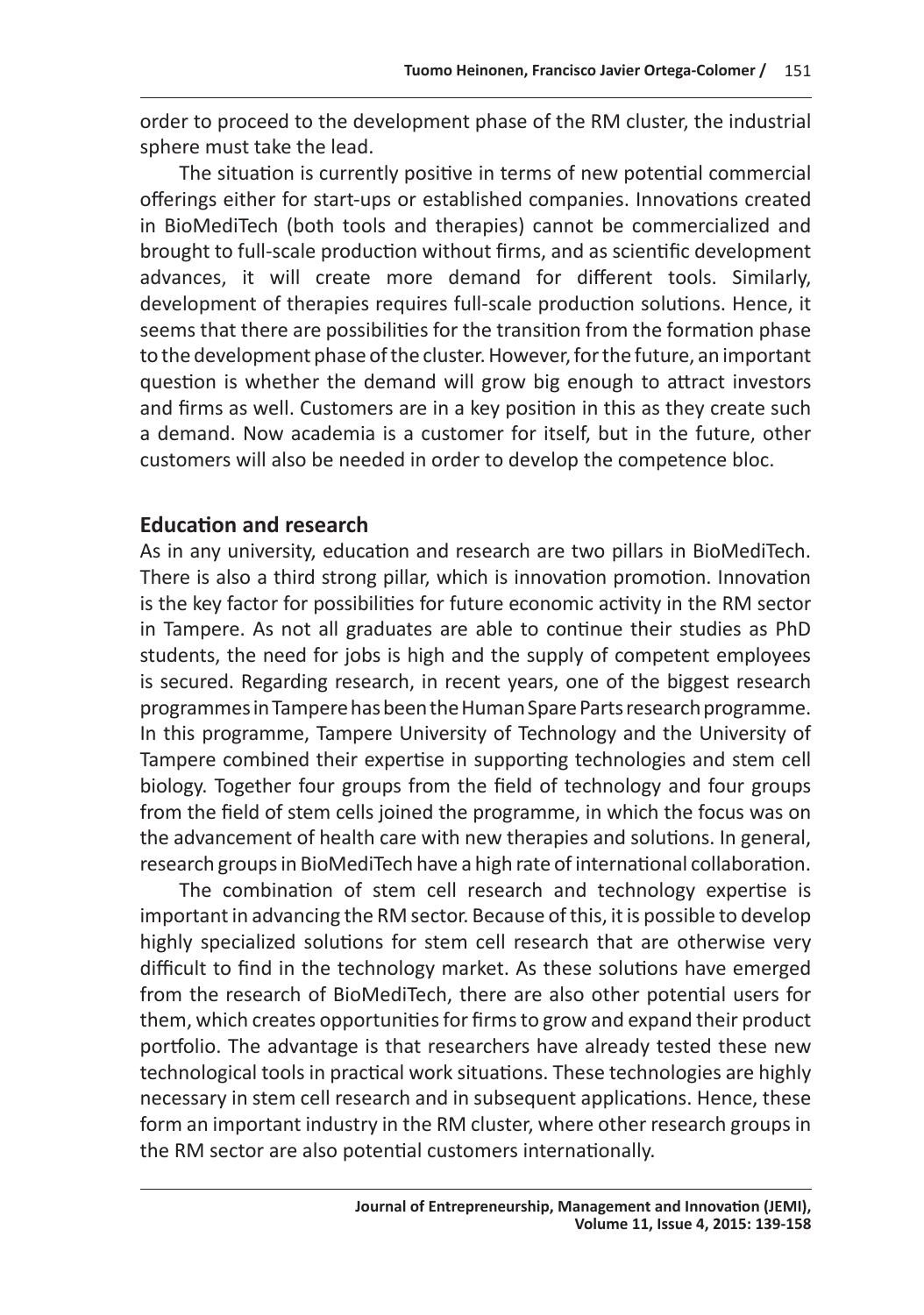Hospitals are important in the RM sector, and research groups work in close collaboration with clinicians and hospitals, because this is the most efficient way to direct the research along the right path. The combination of university and hospital is also essential in order to provide bone growth therapy for patients. Currently, with regard to the utilized bone growth therapy, bone products are made in the university's clean room. From there the products are transferred to the hospital where hospital staff conduct clinical operations for patients. Without this close connection, it would be very difficult to see whether potential treatment really works. It is also beneficial for firms, as hospitals are experienced in working with stem cellbased products, which makes it easier for firms to approach them.

The interface structure between industry and academia is a part of the operations in BioMediTech as they approach industry directly. An important aspect in the emergence of the RM cluster in Tampere is the development of a proof of concepts (PoC) from the research of BioMediTech. With the PoC approach, BioMediTech is able to reduce the risk of failure in the technology transfer phase (Heinonen, 2015). According to an interviewee: "it is wise to stay in the university and conduct research, and progress until there is a clinical proof of concept". The development of PoCs is an efficient tool by which it is possible to combine technology and experience in the same package and transfer it to a firm. As the university is conducting the initial market studies and developing working prototypes, it is easier for firms to continue the development and be more prepared to exploit innovations commercially as well.

#### **Legal and political sphere**

BioMediTech and other organizations as well as firms, are part of the Finnish innovation system. This system consists of several organizations that are interlinked with each other. According to Kotiranta et al. (2009), even though there are several public organizations embedded in the national innovation system, only a few of them are relevant to the firms. Among those relevant organizations, the Technical Research Center of Finland (VTT) is relevant for large companies, and for all companies, universities and the Finnish Funding Agency for Technology and Innovation (TEKES) are relevant, according to the survey made by The Research Institute of the Finnish Economy (Kotiranta et al., 2009). Initiatives in Tampere are in line with the overall Finnish national innovation policy, which is rather technology-driven (Kotiranta et al., 2009). At ministry level, initiatives and actions are dependent on the political system, which also has implications at a governmental organization level. Hence, elections could radically change the chosen path. However, in Tampere the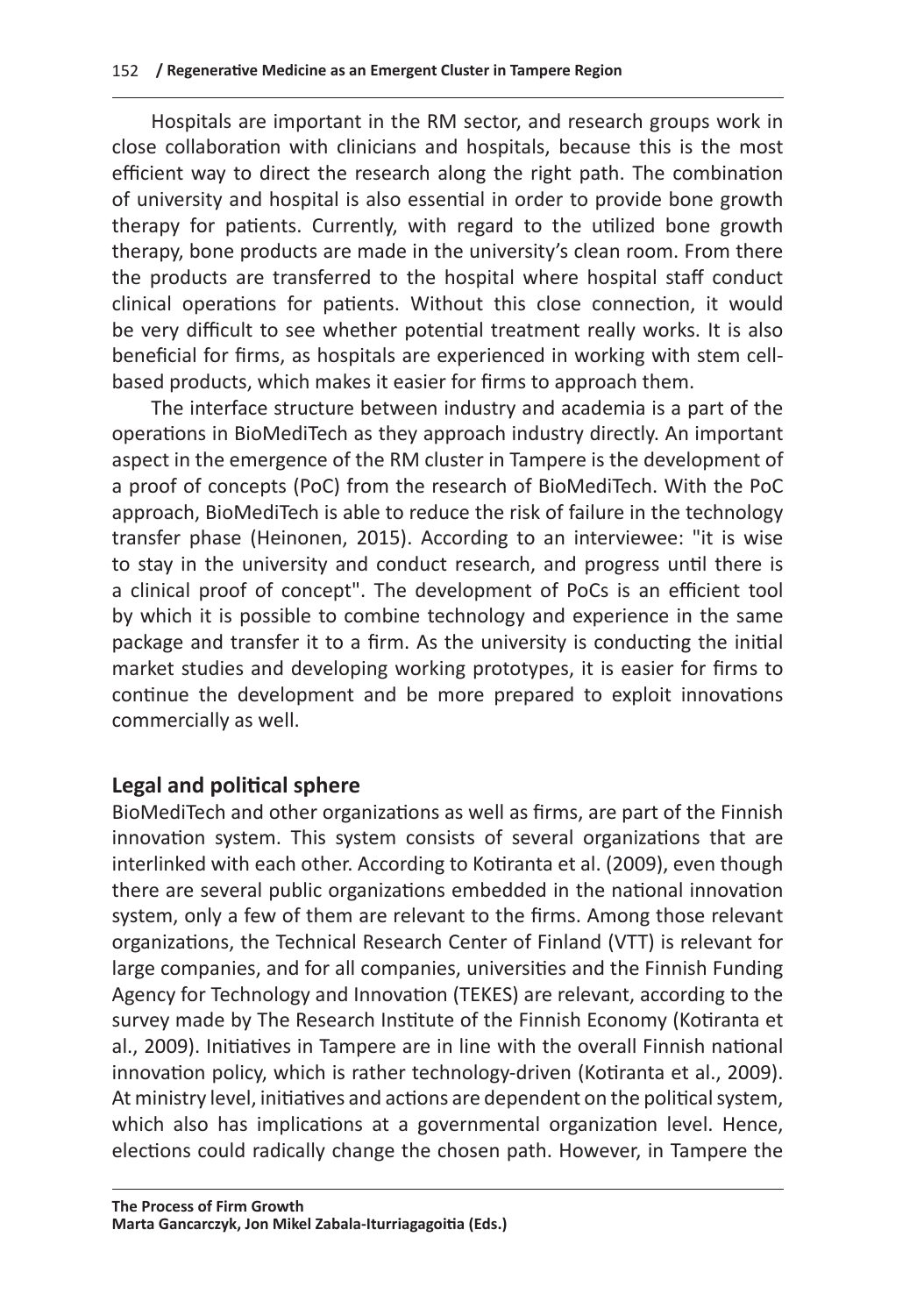exception was, as discussed in section 5.3 about demand, that clinical need triggered the scientific advances and the development of needed solutions. From the outset, regional actors have understood that to be in the front line, scientific and development efforts need to be focused, and one of the results of this was the establishment of BioMediTech and the Human Spare Parts research programme. Regional initiatives have had a strong influence and significance, and in a sense, the development of potential innovations was a bottom-up process that was first supported by regional development agencies and later by national-level innovation agencies.

In general, new therapies in the RM sector need to fulfil the regulatory requirements, including clinical trials, which has direct implications for both emerging firms and existing firms hoping to develop in the field of RM therapies. In the EU, it is possible to deliver RM therapies under a special ATMP hospital exemption, in which there is no need for clinical trials. National authorities are able to decide how many treatments it is possible to deliver with hospital exemption, and in Finland there is no strict limit in place. The ATMP hospital exemption is beneficial for the emergence of the RM sector in the EU, but for firms it is contradictory, as it makes it possible for governments to provide RM therapies with no clinical trials, and at the same time firms need to fulfil strict regulative requirements in order to exploit these commercially. In Tampere, ATMP hospital exemption is the way to provide treatments with bone growth innovation in RM. With regard to this therapy, there are plans to conduct official clinical trials in order to commercialize it. As regulatory approval is essential for new therapies, BioMediTech has a close connection with regulators in order to find a way to fulfil all requirements correctly. Even more, as one interviewee in BioMediTech said: "regulation has actually provided help to us". Without regulation there would be always a little uncertainty how things should be done, and clear and efficient regulation might be a facilitator of medical innovation (Messenger & Tomlins, 2011). As the RM sector includes different technologies, not all of them are regulated as highly as stem cell therapies. Products that are solely for research purposes are not regulated at all. This enables technology transfer from BioMediTech to firms to take place more easily and faster.

Apart from developed technologies, use of the technologies also has consequences and challenges that are worth mentioning. For instance, it was essential for the first operations with regard to bone growth therapy, that the board of directors in the local hospital agreed and gave permission to conduct experimental treatment for patients (Mesimäki et al., 2009). However, the GMP level laboratory is crucial in the cases where cells for human treatment are prepared and, luckily, the GMP level laboratory and clean rooms were already in existence at the time of the first patients being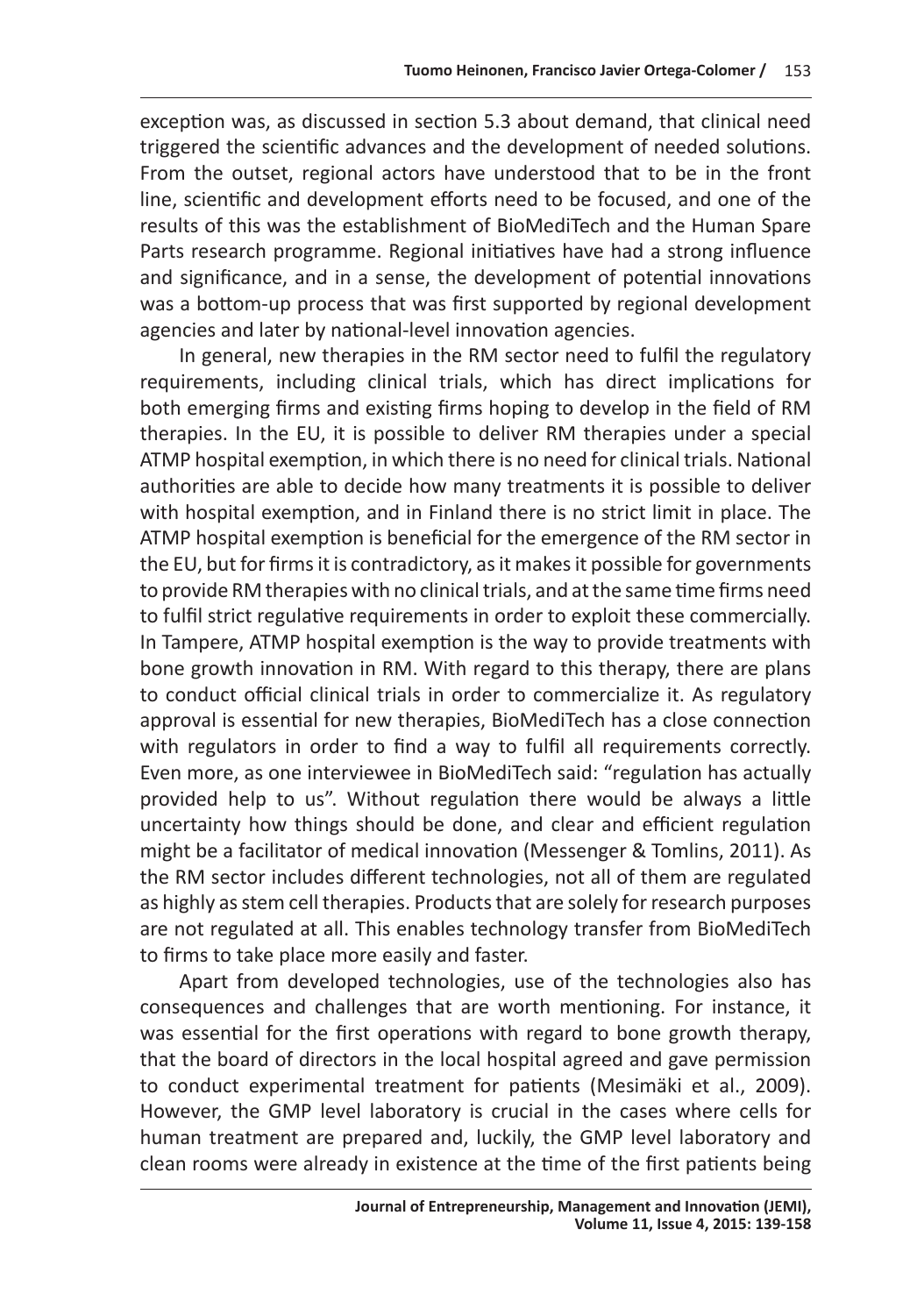treated. In Finland, in those cases where clinicians did everything carefully, individual clinicians are not alone responsible if something goes wrong. This is an advantage for experimental therapies, as clinicians have more courage to perform operations. There are neither problems with public opinion nor high debate regarding their ethicality, which is very favorable for the use of stem cells in therapies.

## **Funding**

Public funding is a key factor in the development of the RM sector in general, and specifically in the formation phase of the local cluster. In addition to the normal funding universities seek and receive for research, Regea and BioMediTech have received much public funding from TEKES, the Academy of Finland, the Council of Tampere Region, and the City of Tampere in order to develop the RM sphere in Tampere. For example, the Council of Tampere Region has provided funding for research facilities that have affected positively the progress in RM research. In 2011, BioMediTech received 10 million euros in funding from TEKES for the Human Spare Parts research programme for the years 2011–2014, which boosted the formation phase of the RM cluster in Tampere region significantly. Lately, TEKES granted another 4.5 million euros for the years 2015–2016. This basic funding for the Human Spare Parts research programme has made it possible to focus on long-term goals and strengthen collaborative structures between research groups.

The advantageous aspect for BioMediTech has been that TEKES funds PoC projects in order to facilitate technology transfer from university to industry. This allows BioMediTech to focus research commercialization on distinct projects that do not affect research projects too much. However, due to stable funding, it is possible in some cases to revert the PoC back to the research programme in order to develop it further. For future products that are based on university research, PoC development is essential. It is important to assess the market potential of these potential products, in order to transfer successfully innovation to industry. As PoC development is important, TEKES provides a financial instrument with which to achieve it. However, as stem cell products require long clinical trials, the financial aid that TEKES provides is not perfectly suitable, as TEKES requires faster outcomes, which are possible in the case of technological solutions. Even though RM cell therapy products are not suitable for PoC funding from TEKES, they are willing to support commercialization efforts in other ways. For example, with regard to bone growth therapy, there are plans to conduct studies toward clinical trials in collaboration with external partners and TEKES is willing to help financially in this process. However, for the development of RM therapies, it is particularly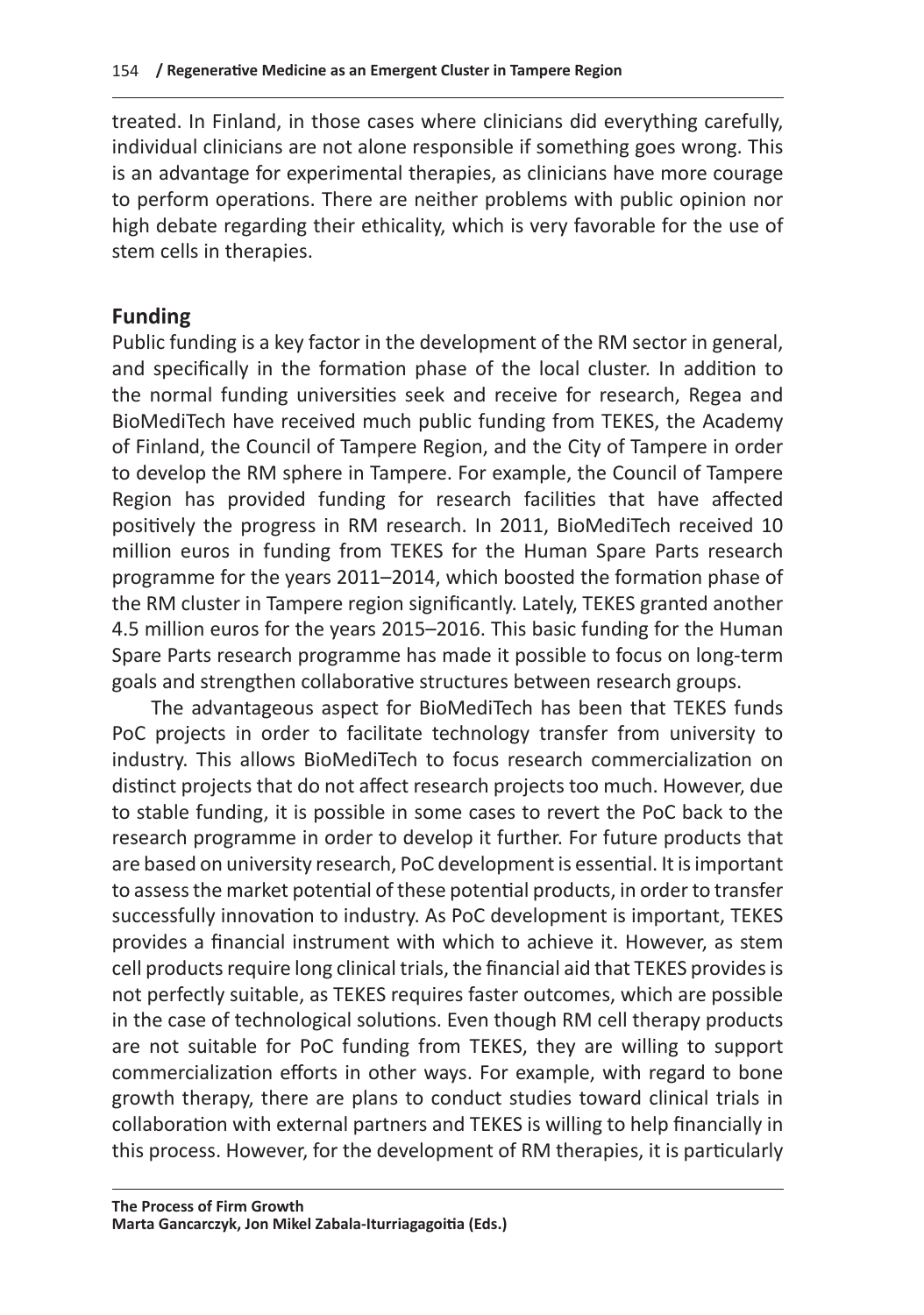important to have an endowment from which early clinical trials are funded in academia, as firms are unlikely to receive venture capital funding for early clinical trials, which are needed for a product to be approved. As one interviewee mentioned: "you can't establish a firm in too early stage. It is really expensive to operate a firm in this field, and it is the reason why venture capital is needed at some point". However, to conduct clinical trials in the university requires a lot of expertise and resources. Even though it is possible to develop products for scientific use at a much faster pace, for the future of the RM sector globally and related clusters, RM therapies are crucial.

#### **Conclusions and implications**

Prerequisite for the emergence of an RM cluster in Tampere is that academia is able to generate enough new knowledge and innovations for firms to use. A growing number of firms are able to exploit university-based innovations, which could lead to the emergence and growth of local firms. The RM sector requires multiple technology disciplines, which means that there might be several opportunities for firms to diversify. This eventually should lead the emergent cluster to a growth path due to the emergence of new firms and the growth (diversification) of existing firms, which subsequently leads to a situation where existing firms need new suppliers and service providers. The competence bloc in this process describes well how new firms emerge in the region and what it required. In the formation phase it seems to be especially important to get bigger companies involved as well, as those can act as industrialists for new companies later. The availability of industrialists is beneficial for both entrepreneurs and venture capitalists.

The main implications for policymakers concern requirements that are evidently important for the emergence of a science-based cluster and its further development from the formation phase to development phase. First, public funding is extremely important, as in the beginning there is no company structure investing in the future. A local cluster needs regionally specified funding schemes in order to conduct research in academia, but also to develop research-based innovations that can be transferred to companies. There should be appropriate funding to conduct early clinical trials in the universities as well, but it is also important to support the collaboration with industry from the very early phases of innovation. Second, collaboration among local agents (both public and private) is necessary in order to exploit fully the capacity in the region by, for instance, avoiding duplicity of efforts from related firms in undertaking a research/innovation project. International collaborations are also highly important in allowing learning, applying funding, and providing a wider demand, to mention just some examples.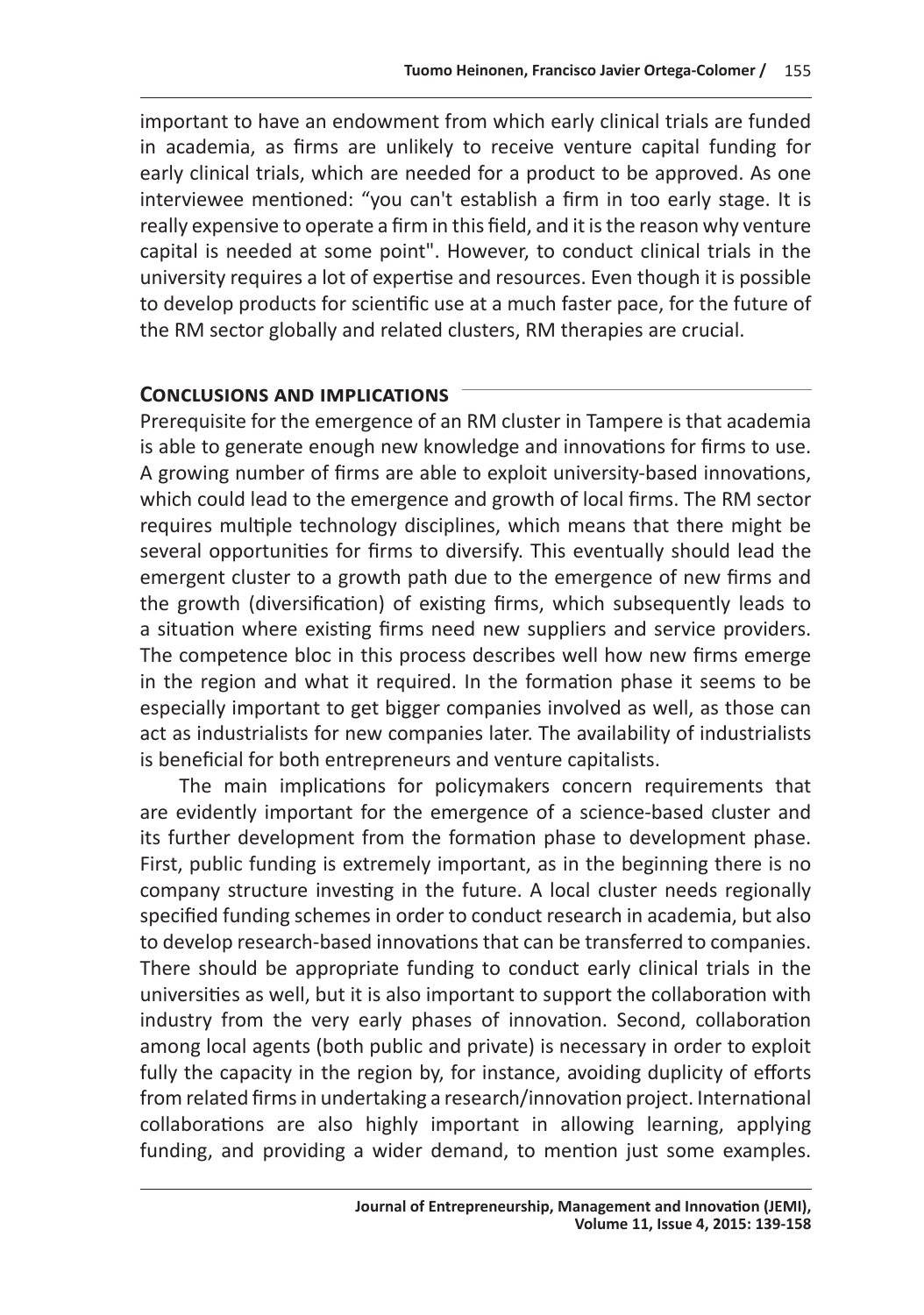Third, a growing number of firms is especially important for the local cluster. The science-based sector analysed here does not completely fit within the so-called linear model of innovation. On the contrary, it requires a complex interaction and prototyping between relevant actors. Therefore, the growth of firms might be supported by encouraging a practice-oriented environment and hence the use of emerging innovations would be more plausible.

In this study, some major challenges are pointed out regarding an emergent cluster, which call for tailor-made socio-economic policies at the meso-level. Science-based clusters obviously need tailored policies, as sectors are different, but related. Specific policies are also needed in different stages of the cluster life cycle, especially for an emergent cluster to proceed from the formation to the development phase and finally to become a matured cluster. With regard to the emergent RM cluster in Tampere, the development process is long and it might take still years to actually proceed from the formation phase to the development phase.

#### **References**

- Amabile, G., & Meissner, A. (2009). Induced pluripotent stem cells: current progress and potential for regenerative medicine. *Trends in Molecular Medicine*, *15*(2), 59-68.
- Babtista, R. & Swann, P. (1998). Do firms in cluster innovate more? *Research Policy*, 27, 525-540.
- Belussi, F. & Sedita, S. (2009). Life cycle vs. multiple path dependency in industrial districts. *European Planning Studies*, *17*(4), 505-528.
- Eliasson, G. & Eliasson, Å (1996). The biotechnological competence bloc. *Revue d'Economie Industrielle, 78*, 7-26.
- Geels, F.W. (2002). Technological transitions as evolutionary reconfiguration processes: a multi-level perspective and a case-study. *Research Policy*, *31*, 1257–1274.
- Gunter, K., Caplan, A., Mason, C., Salzman, R., Janssen, W., Nichols, K., Bouzas, L., Lanza, F., Levine, B., Rasko, J., Shimosaka, A. & Horwitz, E. (2010). Cell therapy medical tourism: time for action. *Cytotherapy*, *12*, 965-968.
- Harvey, O. (2010). Speculative stem cell futures: some prospective commercial models for induced pluripotent stem (iPS) cell based therapies. *Journal of Futures Studies*, *14*(4), 85-96.
- Heinonen, T. (2015). Management of innovation in academia: a case study in Tampere. *Journal of Technology Management and Innovation, 10*(2), 198-210.
- Hekkert, M. P., Suurs, R. A. A., Negro, S. O., Kuhlmann, S. & Smits, R. (2007). Functions of innovation systems: a new approach for analysing technological change. *Technological Forecasting and Social Change*, *74*(4), 413-432.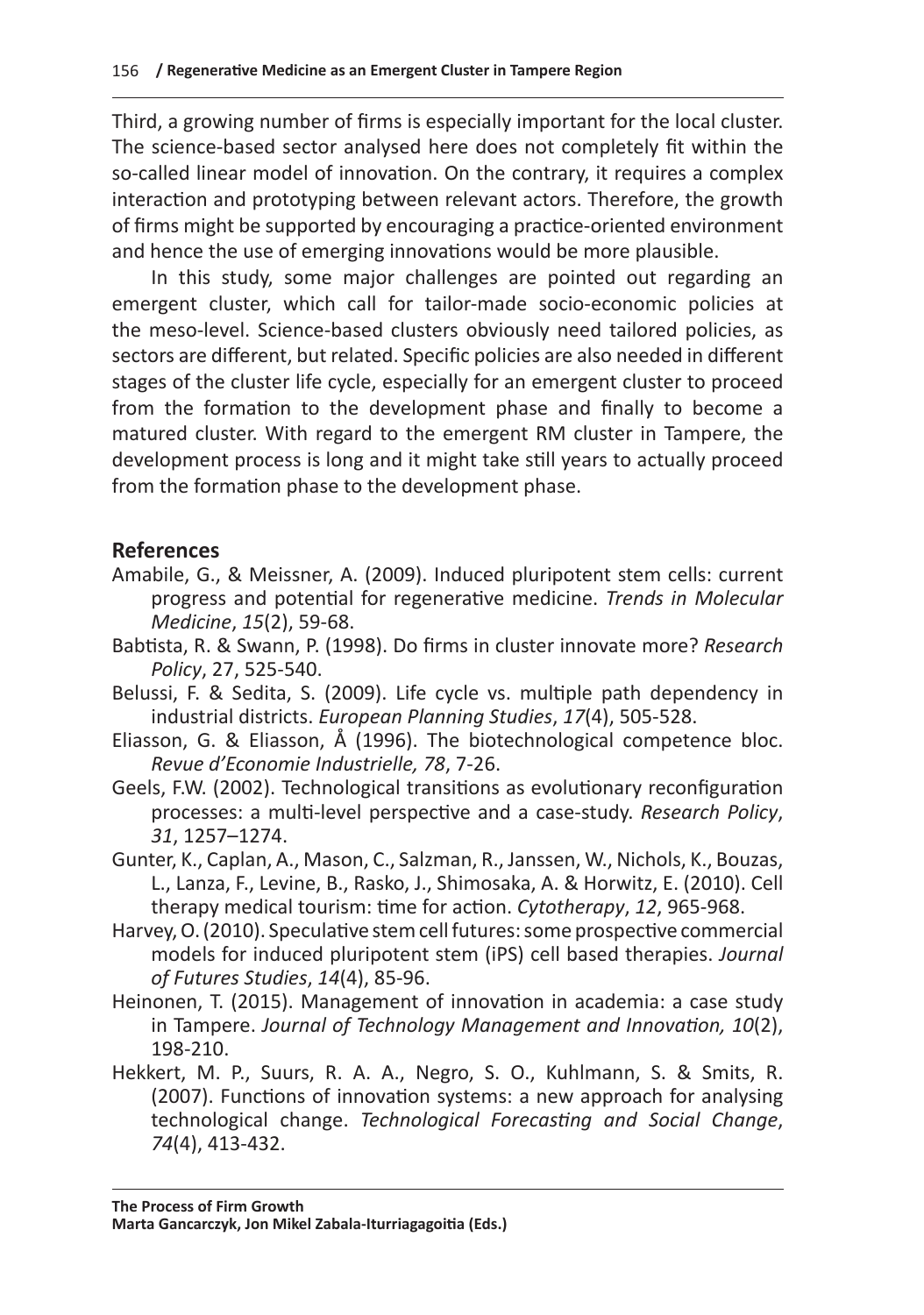- Hellman, K. B., Johnson, P. C., Bertram, T. A., & Tawil, B. (2011). Challenges in tissue engineering and regenerative medicine product commercialization: building an industry. *Tissue Engineering Part A*, *17*(1-2), 1-3.
- Ianmarino, S. & McCann, P. (2006). The structure and evolution of industrial clusters: Transaction, technology and knowledge spillovers. *Research Policy, 35*, 1018-1036.
- Johnson, P., Bertram, T., Tawil, B. & Hellman, K. (2011). Hurdles in tissue engineering/regenerative medicine product commercialization: a survey of North American academia and industry. *Tissue Engineering: Part A*, *17*(1-2), 5-15.
- Kotiranta, A., Nikulainen, T., Tahvanainen, A., Deschryvere, M. & Pajarinen, M. (2009). Evaluation of national innovation systems – key insights from the Finnish innoeval survey (Discussion papers No. 1196). Retrieved from https://www.etla.fi/wp-content/uploads/2012/09/dp1196.pdf
- Kuhlmann, S. & Arnold, E. (2001). RNC in the Norwegian research and innovation system (Background report No 12 in the evaluation of the Research Council of Norway). Retrieved from https://www.regjeringen. no/globalassets/upload/kd/vedlegg/forskning/rapporter/2001-rcneval/2001-rcn-evaluation-background-report-no-12.pdf
- Lindvall, O. & Hyun, I. (2009). Medical innovation versus stem cell tourism. *Science*, *324*, 1664-1665.
- Marshall, C., & Rossman, G.B. (1999). *Designing qualitative research*. London: Sage.
- Martin, P. A., Coveney, C., Kraft, A., Brown, N., & Bath, P. (2006). Commercial development of stem cell technology: lessons from the past, strategies for the future. *Regenerative Medicine, 1*(6), 801-807.
- Mason, C. (2007). Regenerative medicine 2.0. *Regenerative Medicine*, *2*(1), 11-18.
- Mason, C., Brindley, D., Culme-Seymour, E. & Davie, N. (2011). Cell therapy industry: Billion dollar global business with unlimited potential. *Regenerative Medicine, 6*(3), 265-272.
- Mason, C. & Dunnil, P. (2008a). A brief definition of regenerative medicine. *Regenerative Medicine, 3*(1), 1-5.
- Mason, C. & Dunnil, P. (2008b). The need for a regen industry voice. *Regenerative Medicine, 3*(5), 621-631.
- Mason, C. & Manzotti, E. (2009). Regen: the industry responsible for cellbased therapies. *Regenerative Medicine 4*(6), 783-785.
- McMahon, D. & Thorsteinsdottir, H. (2013). Pursuing endogenous high-tech innovation in developing countries: A look at regenerative medicine innovation in Brazil, China and India. *Research Policy*, *42*, 965-974.
- Mesimäki, K., Lindroos, B., Törnvall, J., Mauno, J., Lindqvist, C., Kontio, R., Miettinen, S. & Suuronen, R. (2009). Novel maxillary reconstruction with ectopic bone formation by GMP adipose stem cells. *International Journal of Oral and Maxillofacial surgery*, *38*, 201–209.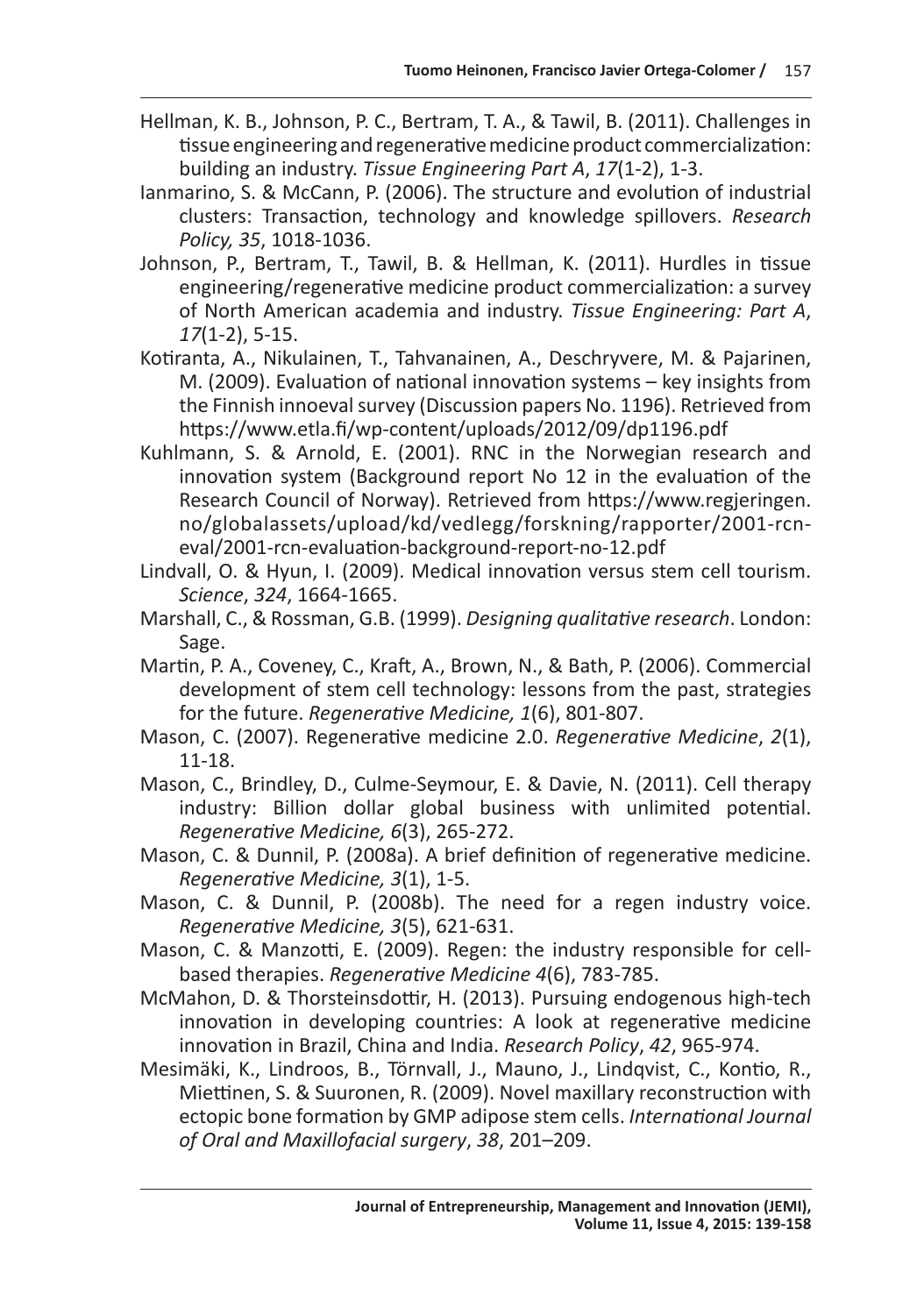- Messenger, M. & Tomlins, P. (2011). Regenerative medicine: A snapshot of the current regulatory environment and standards. *Advanced Materials, 23*(12), H10-H17.
- Metcalfe, J.S., James, A. & Mina, A. (2005). Emergent innovation systems and the delivery of clinical services: the case of intra-ocular lenses. *Research Policy 34*, 1283-1304.
- Murray, F. (2002). Innovation as co-evolution of scientific and technological networks: exploring tissue engineering. *Research Policy, 31*, 1389-1403.
- Murray, F. (2004). The role of academic inventors in entrepreneurial firms: sharing the laboratory life. *Research Policy, 33*, 643-659.
- Parson, A. (2008). Stem cell biotech: seeking a piece of the action. *Cell*, *132*(4), 511-513.
- Pavitt, K. (1984). Sectoral patterns of technical change: towards a taxonomy and a theory. *Research Policy, 13*, 343-373.
- Polak, J., Bravery, C. & Prescott, C. (2010). Translation and commercialization of regenerative medicine. *Journal of the Royal Society Interface*, *7*(53), S675–S676.
- Porter, M. E. (1990). *The competitive advantage of nations. With a new introduction by the author.* New York: Palgrave.

Prescott, C. (2011). The business of exploiting induced pluripotent stem cells. *Philosophical Transactions of the Royal Society B*, *366*(1575), 2323-2328.

- Salter, B., Zhou, Y. & Datta, S. (2014). Health consumers and stem cell therapy innovation: markets, models and regulation. *Regenerative Medicine*, *9*(3), 353-366.
- Saxenian, A. (1994). *Regional Advantage: culture and competition in Silicon Valley and Route 128. Cambridge.* Massachusetts: Harvard University Press.
- Sotarauta, M., & Mustikkamäki, N. (2015). Institutional entrepreneurship, power, and knowledge in innovation systems: institutionalization of regenerative medicine in Tampere, Finland. *Environment and Planning C: Government and Policy*, *33*(2), 342-357.
- Stoerring, D. (2007). *Emergence and growth in high technology clusters* (Ph.D. dissertation), Dept. Of Business Studies, Åalborg University.
- Stoerring, D. & Dalum, B. (2007). Cluster emergence: a comparative study of two cases in North Jutland, Denmark. In P. Cooke & D. Schwartz (Eds.), *Creative regions: technology, culture and knowledge entrepreneurship*  (pp. 127-147). London: Routledge.
- Yin, R. K. (1989). *Case study research: design and methods. Applied Social Research Series, Vol. 5.* London: Sage.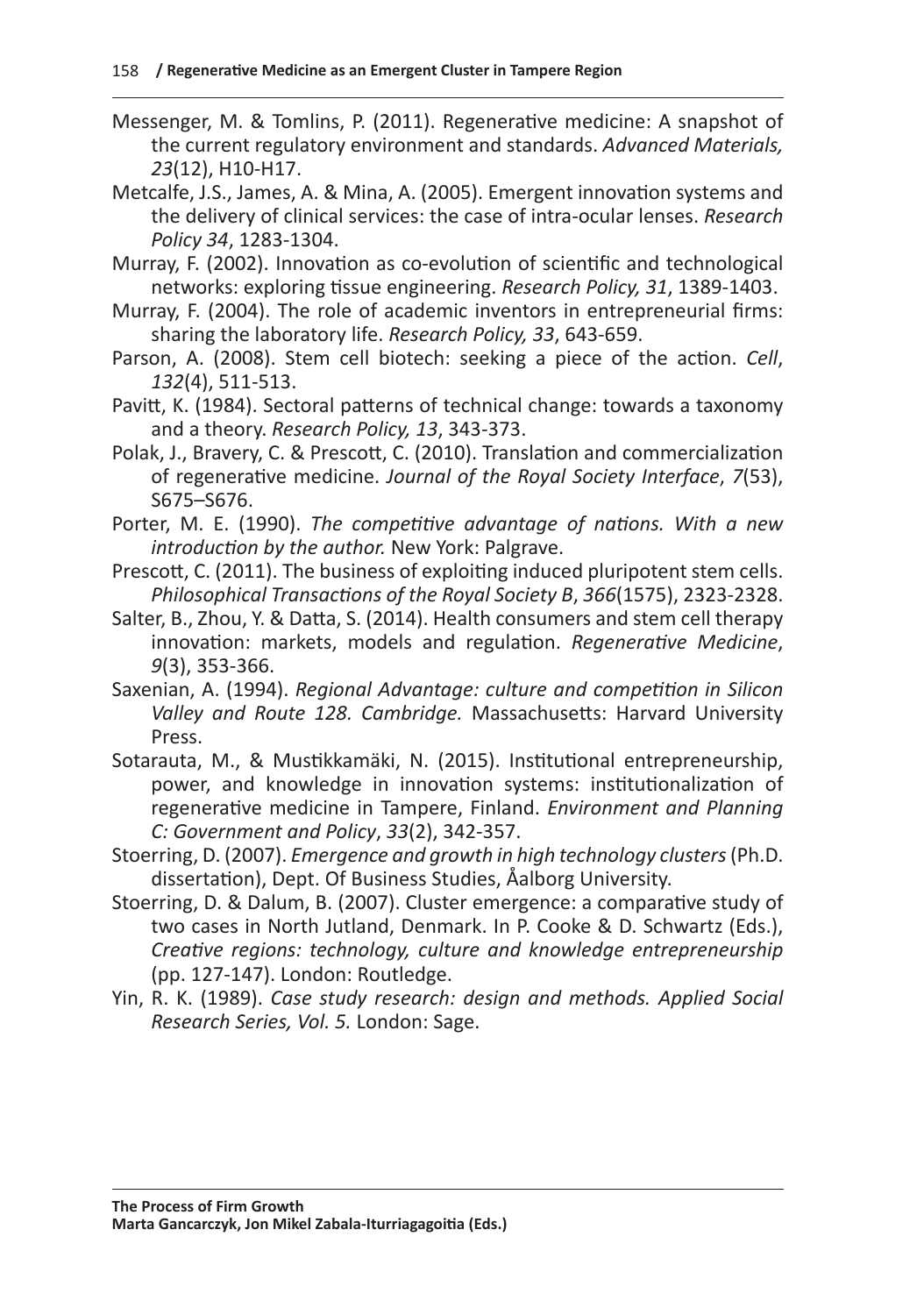#### **Abstrakt (in Polish)**

*Klastry są istotnym elementem regionalnych gospodarek, a rozwijające się klastry mają szczególne znaczenie dla dywersyfikacji działalności gospodarczej poprzez nowe technologie i branże. Branże oparte na nauce są w tej dziedzinie szczególnie obiecujące dla tworzenia i wsparcia wizji rozwoju określonych terytoriów, dzięki innowacjom przełomowym lub wzbogaceniu obecnych modeli gospodarczych, działających w tradycyjnych sektorach. Branża medycyny regeneracyjnej (MR) stanowi przykład takich wyłaniających się klastrów. Branża ta jest silnie zależna od badań naukowych, co oznacza, że region musi inwestować w badania naukowe w tej dziedzinie, by spodziewać się określonego zwrotu z inwestycji. Regiony zazwyczaj nie posiadają rozwiniętych klastrów w dziedzinie MR, stąd branże te powinny wyłonić się z istniejących dziedzin działalności lub poszerzyć obecne sektory. Medycyna regeneracyjna angażuje szeroki zestaw technologii i sektorów, które mogą tworzyć klaster i korzystać z jego efektów, jeśli projekt odniesie sukces. W artykule zrealizowano dwa cele. Po pierwsze, przedstawiono bariery, które ograniczają rozwój młodych klastrów. Po drugie, określono w jaki sposób w klastrach tego rodzaju powstają innowacje i jakie jest ich znaczenie dla danego terytorium. Na podstawie przeglądu literatury przedstawiono rynek technologii i komercjalizacji w sektorze MR. Badanie empiryczne oparto na rozwijającym się klastrze MR w regionie Tampere, w Finlandii. Na podstawie 24 wywiadów przedstawiono kontekst tworzenia klastra w Tampere, gdzie sfera nauki inspiruje i stymuluje rozwój tej branży. Jednym z celów uniwersytetu jest komercjalizacja badań w dziedzinie MR, jakkolwiek na razie brak komercyjnych rezultatów. Badanie ma znaczenie dla zrozumienia rozwoju młodego klastra w branży opartej na nauce, w fazie zalążkowej i na wczesnych etapach rozwoju. Wskazano główne wyzwania dla powstającego klastra, które to wyzwania wymagają dostosowania polityki wsparcia na poziomie mezo-ekonomicznym. Dla klastrów opartych na wiedzy niezbędna jest ukierunkowana polityka, a określone sektory, na danym etapie rozwoju potrzebują specyficznych narzędzi polityki, aby osiągnąć fazę dojrzałości.*  **Słowa kluczowe:** *medycyna regeneracyjna, wyłaniający się klaster, komercjalizacja, innowacja, blok kompetencji, rynek technologii.*

#### **Biographical notes**

**Tuomo Heinonen** is a Ph.D. student in the School of Management, University of Tampere. He holds a M.Sc. in Technology from Tampere University of Technology. His research interests include management of innovation, commercialization and technology transfer, and regenerative medicine sector emergence.

**Francisco Javier Ortega-Colomer** holds a Ph.D. from Universitat Politècnica de València. His research interests focus on the analysis of the role of institutions and their innovative behavior, mainly in low-tech industries, from a qualitative perspective. He has (co)published several reports, research